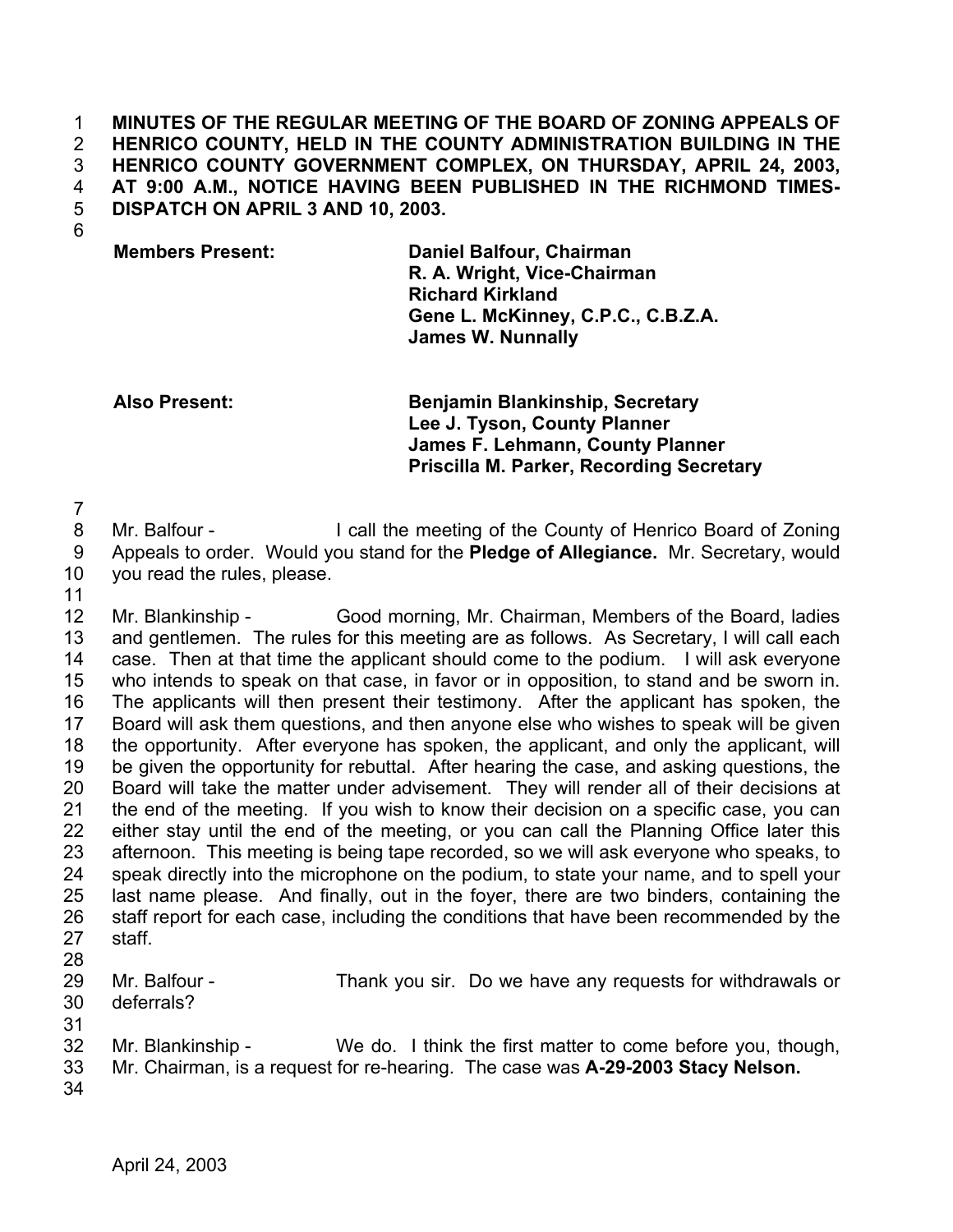35

Mr. Balfour - Would you raise your right hand and be sworn please?

- 37 38 Mr. Blankinship - Do you swear that the testimony you are about to give is the truth, the whole truth, and nothing but the truth, so help you God?
- 39

36

40 41 42 43 44 45 46 47 48 49 50 51 52 53 54 55 56 57 58 59 60 61 62 63 64 65 66 67 68 69 70 71 72 73 74 75 76 77 78 79 80 Mr. Marshall - Yes I do. My name is John Marshall. I'm an attorney here in Richmond, and I'm here on behalf of Stacy Nelson, whose case before you was denied at your previous meeting. Pursuant to the rules of the Board, I sent a letter on April 9 to Mr. Blankinship, which I believe you have, outlining a lot of the things that make this case unique, that I don't believe the Board was privy to at the last meeting. This is a situation. It's basically a family situation. Mr. Fleming, who owned the property previously, did not have his house on the market for sale, was approached by Ms. Nelson, who lives on the same private road already, along with her parents and her sister. Basically, Ms. Nelson is a single mother. Her husband was a Marine who was killed in a helicopter crash; it was pretty well publicized. He was a local Varina boy. Being from Varina, I know Ms. Nelson. She went to school with my brother. The situation is that her mother-in-law helps her a great deal with her children. Her motherin-law was desirous of moving closer to Ms. Nelson to help her with her children. Ms. Nelson approached Mr. Fleming, who owned some substantial acreage, about selling her a piece of land so she could build a house, and thereafter her mother-in-law had agreed to purchase her house, which is on the same road so she could be right there to take care of the two young girls that Ms. Nelson is raising. Mr. Fleming agreed, and in the same interim, even though this house wasn't on the market, Mr. Nelson, Mr. Beck I should say, (I call her Beck because I went to high school with her.), but anyway her father approached Mr. Fleming and said he would like to buy his house so he could have one of his daughters on one side and one on the other. Currently Ms. Nelson's sister lives to the left of Mr. Fleming on the same road. Currently all three family members live on the road, so Mr. Fleming agreed to sell Ms. Nelson the six acres. She had hoped to be able to construct a residence next to where his house is, and then tentatively Mr. Beck, who is here, had agreed to purchase his home, and then Ms. Nelson's mother-in-law is going to, hopefully, if the case can be approved, purchase her house. She will have not only her two parents, but also her mother-in-law, right there in close proximity to help take care of the two young girls that she's raising on her own. I put in my letter to you, there's 50-foot easement off the road was given to access the six-acre parcel. I think it's important that it's a large parcel of land; it's not a one-acre parcel. The site for the house, where it is in the woods, you won't be able to see the house, and none of the other people thee will be able to see it. As I also stated in my letter, I have a petition here with eight of the people who were notified. There are twelve houses on the road, with eight of the people who live there; they're not in opposition to it. I don't think it's overly burdensome; as I explained in my letter, it's a .6 mile fork on one side of the road and a .3-mile fork on the other side. There are a total of twelve houses currently on the road, two of them being right literally within 15 yards of where the pavement ends on the state road. They are counted as being on the private road, even though they're built that close to the road. Actually, the .3-mile fork in the road currently only serves three houses, Mr. Fleming's and two others. That's where this site for the new house would be. I also put in there that the fifty feet was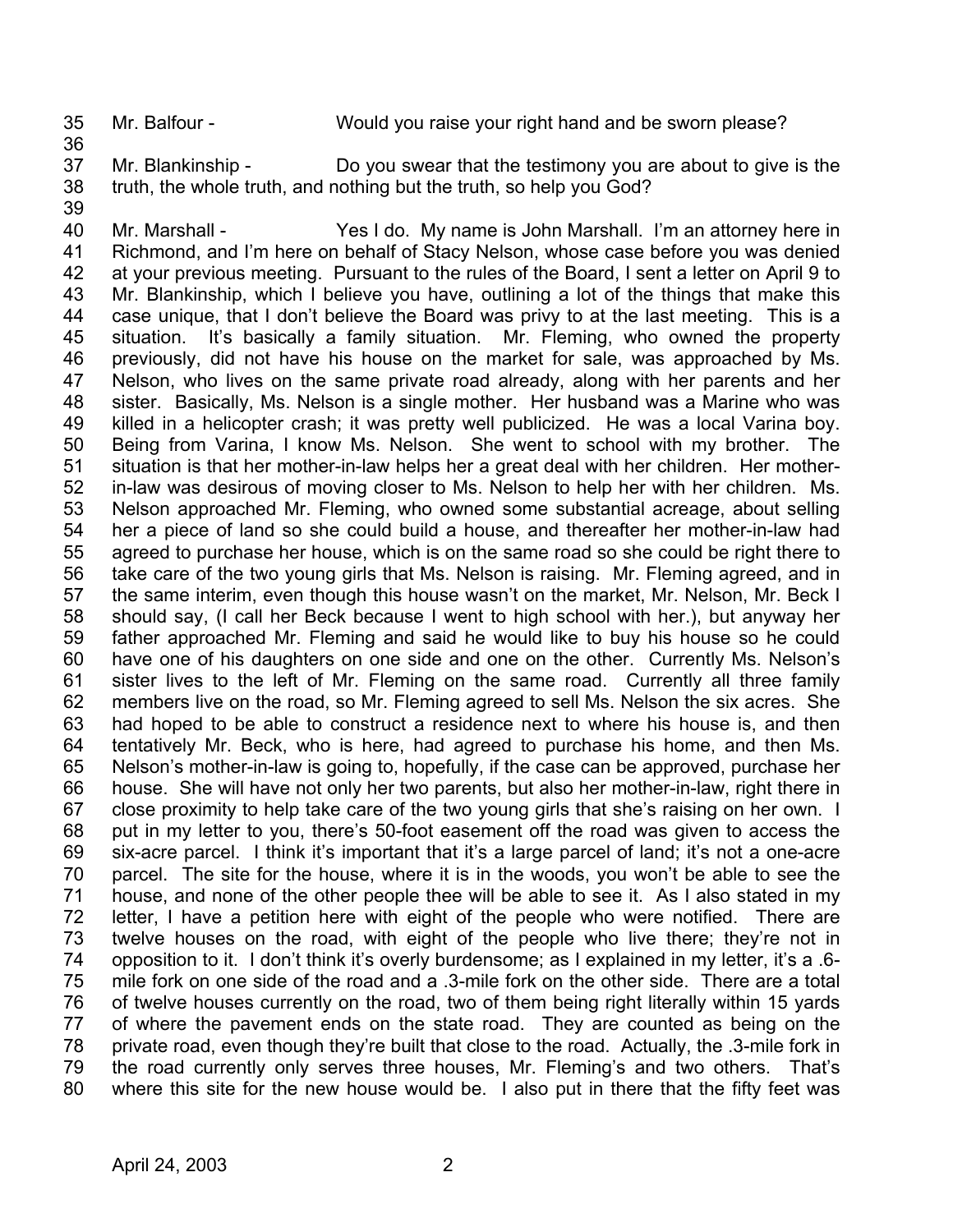81 82 used by the engineer, because that's a normal width easement, but that's also used in conjunction with subdivision plans.

83

84 85 Mr. Nunnally - You said Mr. Fleming is now going to sell Ms. Nelson's parents his home. Where is he going?

86 87 88 89 90 91 Mr. Marshall - The currently has a stable and a barn that he has decided to purchase in New Kent County. His daughter is big into horse riding and jumping, and there's a really nice property with a barn, etc. Mr. Fleming's a developer. He's actually lived in this house longer than he has in any other. As with a lot of developers, they build house, live in them for a couple of years, and then sell them.

92

93 94 Mr. Nunnally - Does Mr. Fleming own this land in Charles City, adjoining this property that we're talking about?

95

96 97 98 99 100 Mr. Marshall - I'm not sure of the amount of acreage, but there's a little acreage in Charles City, yes, as there is with some of the other parcels along the road. When the timber company owned it, it overlapped between the two counties. So there's land on both sides of the line. He does own some of the land that came with his parcel that he purchased. Part of it was across the line in Charles City County.

101

102 103 104 Mr. Nunnally - You don't know whether he has any intentions of building other houses back there on that property?

105 106 107 108 109 110 111 112 Mr. Marshall - I don't know whether he is going to build any. I know that I'm his attorney, and I haven't done any sale of any of the land; in fact, I haven't even done the sale of his land because Ms. Nelson's father, who wants to buy it, is waiting to see if his daughter can move next door before he moves out of his house. But he does have those parcels there. I haven't done any work as far as selling that land or subdividing that land. By my recollection of the tax map parcels that I have, I believe there's two lots or two parcels on the Charles City side of the line. There are two parcels; that's my recollection.

113

114 115 116 117 Mr. Nunnally - You say you have a petition signed by eight people. Can you let us have a copy of that? Mr. Blankinship, you've been getting a lot of calls too, haven't you, against it.

- 118 Mr. Blankinship - Yes I have.
- 119

120 121 122 123 124 125 Mr. Marshall - Those are the individuals. I believe they all received notices. We went by the ones who received notices. I think it's important that even Mr. Fleming, when he eventually built his house, everybody who lives on the road is in the same situation. They had to get a variance to build their homes. But it's not a situation where he's cutting off one acre or a half an acre. He sold her a substantial piece, because that's what she wanted.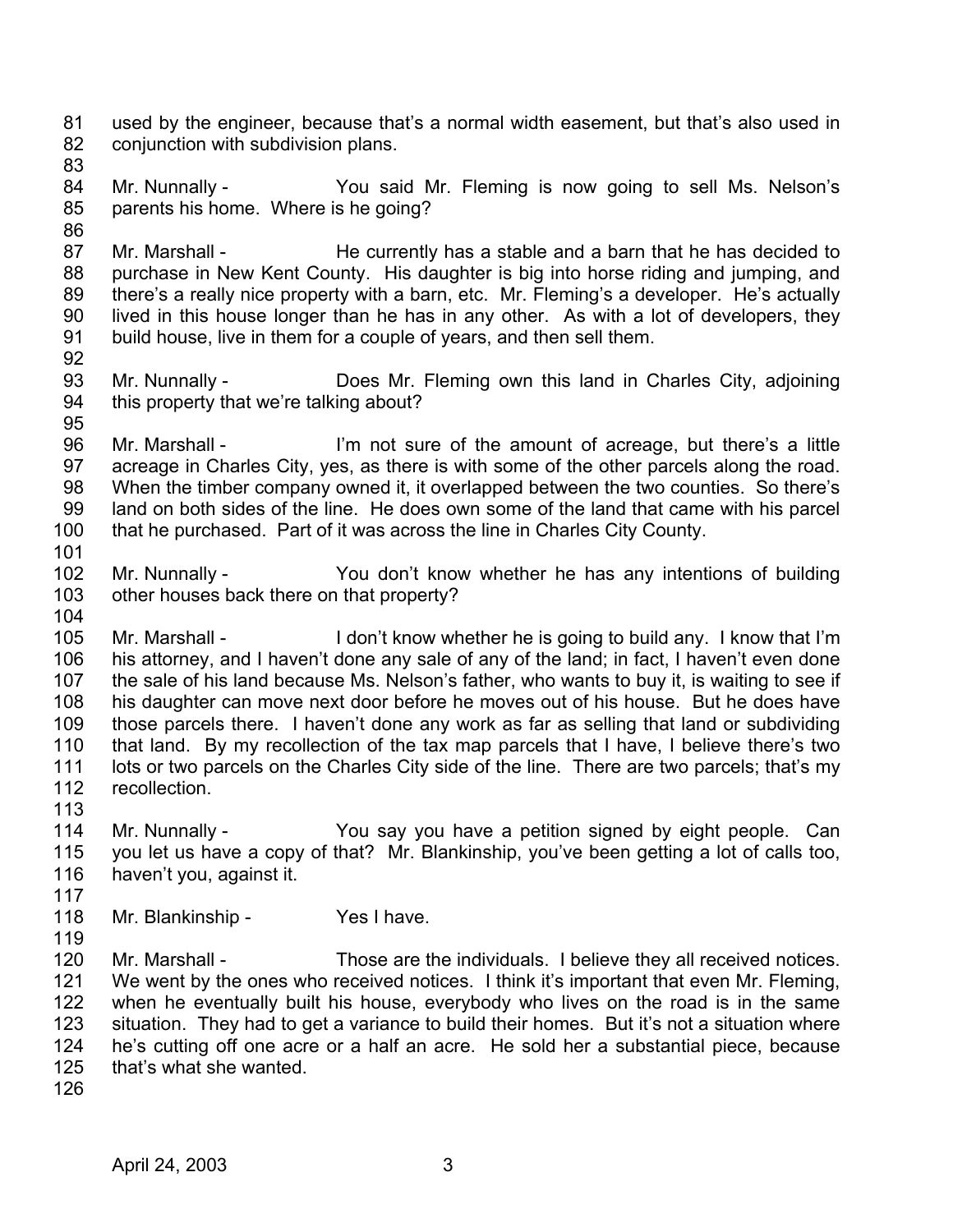127 128 129 130 131 132 133 134 135 136 137 138 139 140 141 142 143 144 145 146 147 148 149 150 151 152 153 154 155 156 157 158 159 160 161 162 163 164 165 166 167 168 169 170 171 172 Mr. McKinney - You say there are eight on this petition, Mr. Marshall? Mr. Marshall - Yes. Mr. McKinney - The How about the other four? You couldn't get in touch with them, or what? Mr. Marshall - Che individual said he wanted to see a plat; he was given the plat, but he did not call back as of yesterday evening. He said he did not have a problem with it if it was a six-acre parcel, but he wanted a plat. One individual is in intensive care in the hospital, who said he would be willing to sign it, so we couldn't get that signature. Mr. McKinney - You have two more. Mr. Marshall - There's definitely at least two people that I know of who aren't for it. My only pain with that is that at some point they had to get a variance for themselves, and the situation is, this is not an outsider, but this is a neighbor, who already lives there, who is basically seeking to relocate next to her parents so her mother-in-law can move in and help with her children. So it's not someone they don't know, and I think that's what helps the situation as far as the people willing to sign, because it's already one of their current neighbors. Mr. Blankinship - Mr. Chairman, the gentleman who owns the fee to the land where the road is, who granted the easement, which side is he on? Mr. Marshall - Mr. Cheek, the one who actually owns the land, he's the individual who said that he wouldn't have a problem with it if it were a six-acre parcel, and not like a one-acre parcel, but he's the one who wanted the plat, so the engineer sent him the plat, but I did not hear back from him yesterday. Mr. Blankinship -` He did not sign the petition? Mr. Marshall - No. Mr. Balfour - Any other questions by Board members? Mr. Nunnally - You don't see any opposition there, do you Mr. Blankinship? Mr. Blankinship - Mr. Cheek was one of the people who had called me; I'm not sure who the other was, maybe the other one who has registered opposition still. Mr. McKinney - Mr. Cheek owns the road? He called you? Mr. Blankinship - Yes. Yes. Came to the office.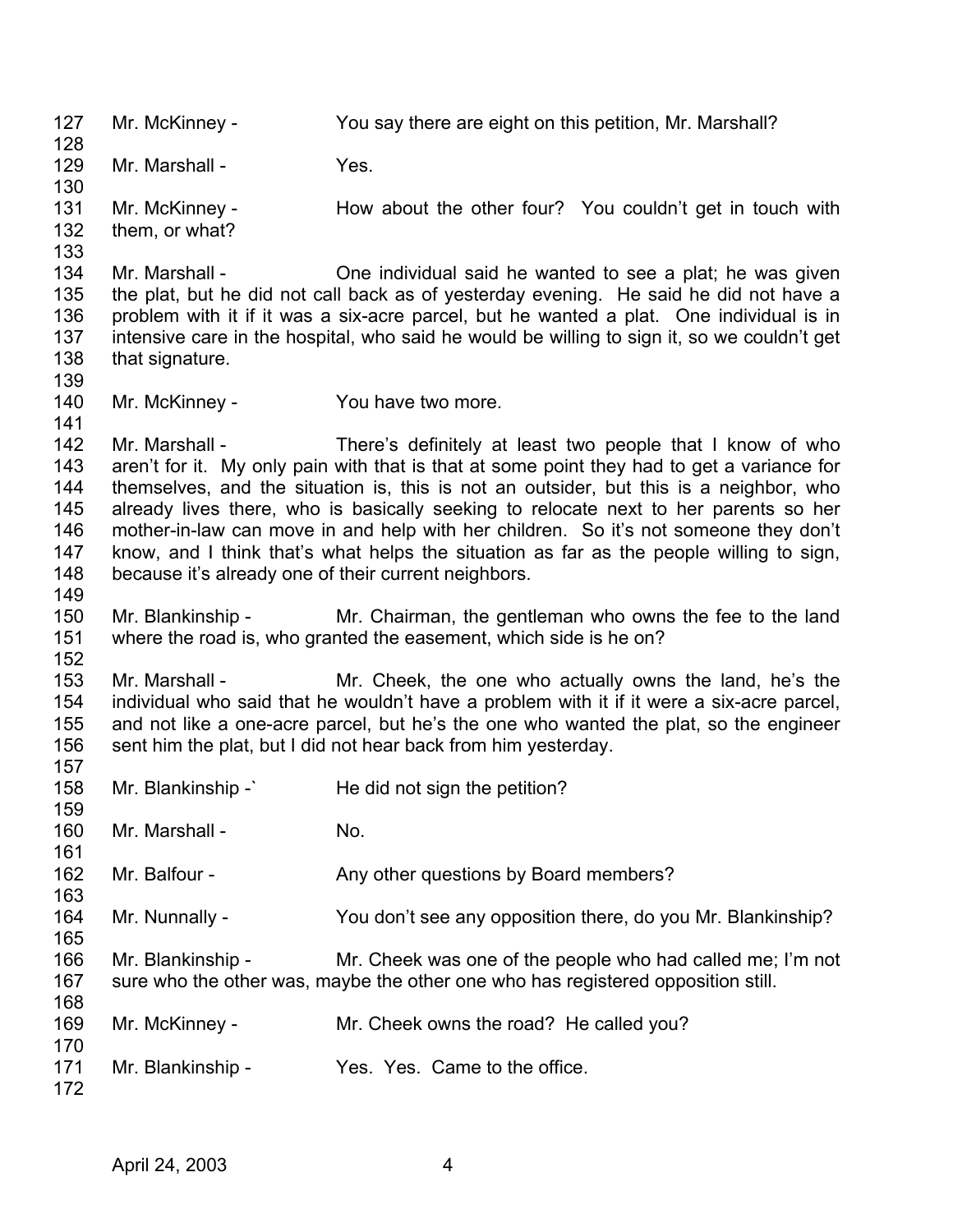173 174 175 176 177 178 179 180 181 182 183 184 185 186 187 188 189 190 191 192 193 194 195 196 197 198 199 200 201 202 203 204 205 206 207 208 209 210 211 212 213 214 215 216 217 218 Mr. McKinney - And what did he tell you? Mr. Blankinship - Well he's concerned about the number of houses going up on the road. He's concerned about the property in Charles City County being developed, essentially the same testimony that you heard last month, when you denied the case. Mr. McKinney - The Mr. Marshall, these two parcels that are in Charles City, how big are they? Mr. Marshall - Seven acres and fourteen acres. Mr. Fleming, since he owns that, and he knows that was raised as a concern, he's more than willing, if they want that as a covenant or a restriction, he's glad to re-record a deed with those covenants saying that he's not going to split those two parcels at all and leave them as seven-acre and a fourteen-acre parcels, he's more than willing to put a restriction on a deed that would be recorded in Charles City, so that it would be effective to those parcels, that the grantor of the restriction certifies that those parcels can never be subdivided. He's more than willing to do that to the seven-acre and the fourteen-acre parcels, which would allay any concerns, as well as with reducing the width of the easement of the road from 50 to 30 feet, which prevents development, in the event that the road's ever paved or taken over by the state. Mr. Blankinship - Mr. Chairman, let me just remind the Board for a second, the question before you this morning is whether you wish to rehear this case. This is not really the time to rehear it. Upon a motion by Mr. Nunnally, seconded by Mr. McKinney, the Board **granted** the request for a **rehearing** of Stacey Nelson's application **A-29-2003** at the May 22, 2003 Board of Zoning Appeals meeting**.**  Affirmative: Balfour, Kirkland, McKinney, Nunnally, Wright 5 Negative: 0 Absent: 0 Mr. Balfour - The Are there any other deferrals or withdrawals on the 9:00 o'clock docket? Mr. Blankinship - Yes sir, Mr. Chairman, **A-32-2003, John Page Trevillian** has asked to defer his case to next month because he was not able to be here this morning. We have that one in writing. **A - 32-2003 JOHN PAGE TREVILLIAN** requests a variance from Section 24-94 of Chapter 24 of the County Code to build an attached garage at 5608 Burberry Court (Kimberwicke) (Parcel 735-775-3488), zoned R-3C, One-family Residence District (Conditional) (Three Chopt). The minimum side yard setback and total side yard setback are not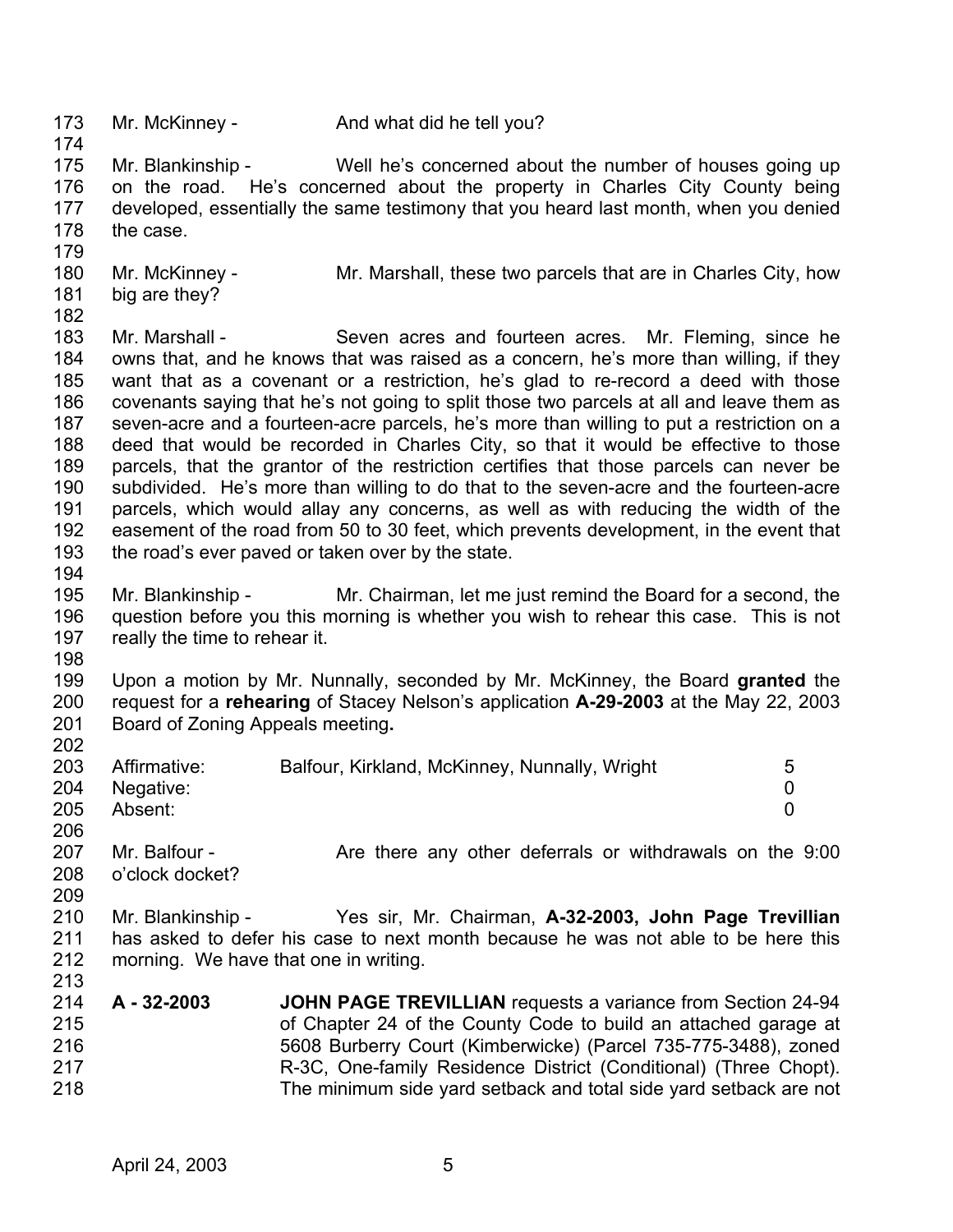219 220 221 222 223 met. The applicant proposes 2.3 feet minimum side yard setback and 18.5 feet total side yard setback, where the Code requires 12 feet minimum side yard setback and 30 feet total side yard setback. The applicant requests a variance of 9.7 feet minimum side yard setback and 11.5 feet total side yard setback.

225 226 227 228 229 Upon a motion by Mr. Wright, seconded by Mr. McKinney, the Board **deferred** application **A-32-2003** for a variance to build an attached garage at 5608 Burberry Court (Kimberwicke) (Parcel 735-775-3488). The case was deferred from the April 24, 2003, until the May 23, 2003, meeting.

| --- |              |                                               |  |
|-----|--------------|-----------------------------------------------|--|
| 230 | Affirmative: | Balfour, Kirkland, McKinney, Nunnally, Wright |  |
| 231 | Negative:    |                                               |  |
| 232 | Absent:      |                                               |  |
| 233 |              |                                               |  |

- 234 235 236 237 238 239 240 Mr. Blankinship - **A-42-2003 O. W. Rhodenhiser,** I advertised incorrectly, and unfortunately you are unable to hear that case this morning, because I advertised Maplewood, rather than Mapleview Road, and since there is a Maplewood Road in the County, I think that's just confusing enough that it would be improper for you to hear the case this morning. I've discussed that with the applicant, or the representative. He wasn't thrilled, but he did understand. He does not have to re-file; it will just be readvertised; we'll take care of all that.
- 242 243 244 245 246 247 248 249 250 **A - 42-2003 O. W. RHODENHISER** requests a variance from Section 24-9 of Chapter 24 of the County Code to build a one-family dwelling at 8504 Maplewood Avenue (Mount Vernon Heights) (Parcel 761-757- 8820), zoned R-3, One-family Residence District (Brookland). The public street frontage requirement is not met. The applicant has 0 feet public street frontage, where the Code requires 50 feet public street frontage. The applicant requests a variance of 50 feet public street frontage.

251 252 253 254 255 Upon a motion by Mr. Kirkland, seconded by Mr. McKinney, the Board **deferred** application **A-42-2003** for a variance to build a one-family dwelling at 8504 Mapleview Avenue (Mount Vernon Heights) (Parcel 761-757-8820). The case was deferred from the April 24, 2003, until the May 23, 2003, meeting.

| 256 | Affirmative:  | Balfour, Kirkland, McKinney, Nunnally, Wright | 5 |
|-----|---------------|-----------------------------------------------|---|
|     | 257 Negative: |                                               |   |
| 258 | Absent:       |                                               |   |
| 259 |               |                                               |   |

260 261 262 Mr. Blankinship - The first case, Mr. Chairman, I have a verbal request to defer, but we did not receive a written confirmation. Since it's the first one, we might as well just call it and see what happens.

263 264

224

241

**A - 22-2003 BARBARA SANDVIG** requests a variance from Section 24-9 of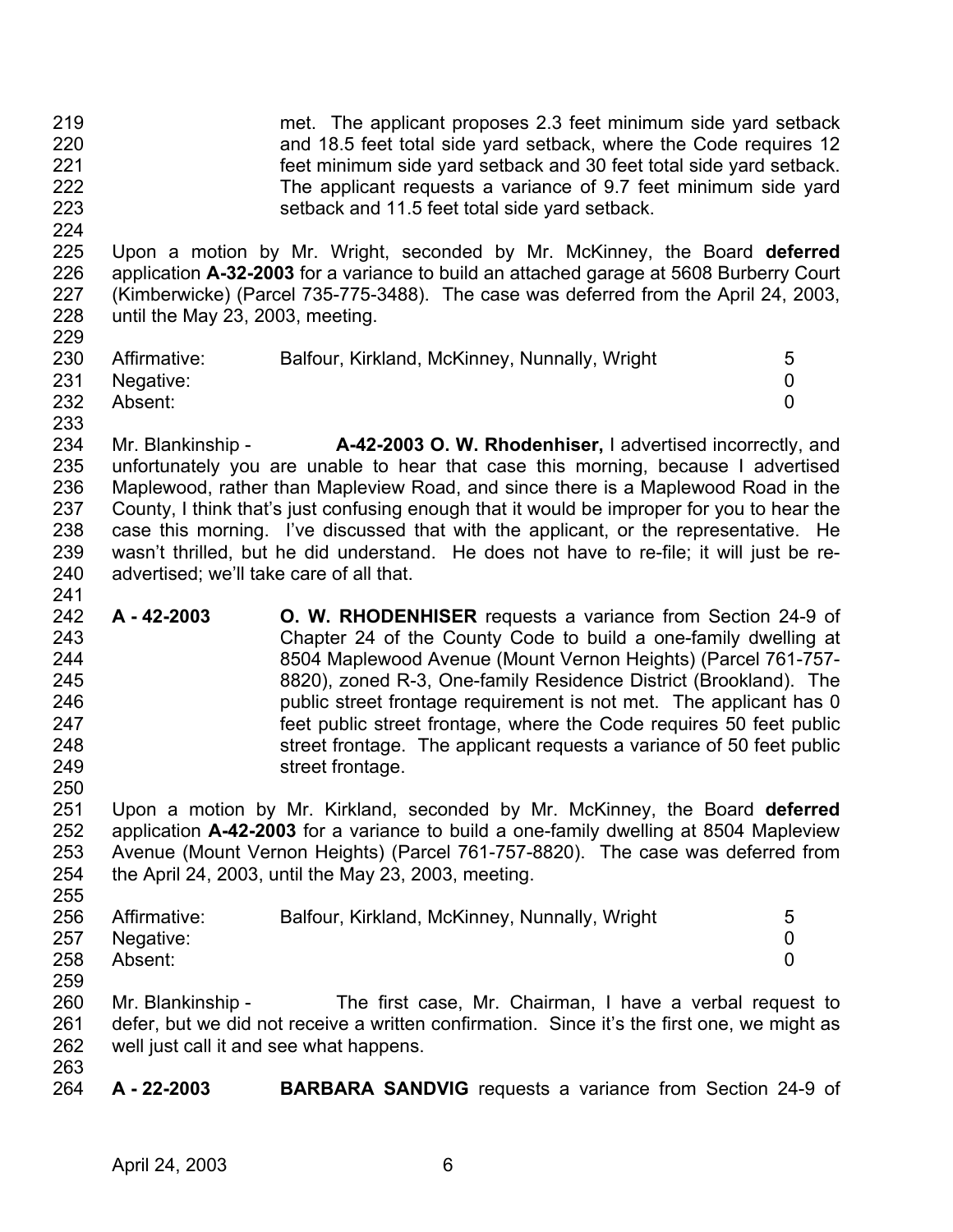265 266 267 268 269 270 271 Chapter 24 of the County Code to build a one-family dwelling at 12241 Kain Road (Parcel 737-766-1095), zoned A-1, Agricultural District (Three Chopt). The public street frontage requirement is not met. The applicant has 0 feet public street frontage, where the Code requires 50 feet public street frontage. The applicant requests a variance of 50 feet public street frontage.

272 273 274 275 276 277 278 279 Mr. Blankinship - I spoke to the applicant on Tuesday. She had had some trouble finding legal counsel, finally did secure legal counsel on Tuesday, but of course her lawyer needed more than 48 hours to come up to speed in order to argue the case. She asked if it could be deferred again. There was a Virginia Supreme Court case a year or two ago; my interpretation of it is, that the Board cannot continue to defer a matter month after month, but if the applicant asks the Board to defer the matter, at the applicant's request, the Board can do that, even if it exceeds the statutory time limit.

280 Mr. Wright - Think that's valid.

281

283

285

287

289

291

300

- 282 Mr. Blankinship - I thought it was an odd case, but that's what the court said.
- 284 Mr. Balfour - Do I hear a motion that we defer?
- 286 Mr. Wright - Is anybody here on the case?
- 288 Mr. McKinney - Who's going to be the attorney?
- 290 Mr. Blankinship - Bill Axselle.

292 293 294 295 296 Upon a motion by Mr. McKinney, seconded by Mr. Kirkland, the Board **deferred** application **A-22-2003** for a variance to build a one-family dwelling at 12241 Kain Road (Parcel 737-766-1095). The case was deferred from the April 24, 2003, until the May 23, 2003, meeting.

- 297 298 299 Affirmative: Balfour, Kirkland, McKinney, Nunnally and the state of 4 Negative: 0 Abstain: Wright 1
- 301 302 303 304 305 306 307 308 309 310 **A - 33-2003 CONNIE V. SHOOK** requests a variance from Section 24-95(c)(1) of Chapter 24 of the County Code to build an attached garage at 3109 Lupine Road (Hermitage Farms) (Parcel 770-753-6529), zoned R-2, One-family Residence District (Brookland). The minimum side yard setback and total side yard setback are not met. The applicant proposes 4 feet minimum side yard setback and 19 feet total side yard setback, where the Code requires 9 feet minimum side yard setback and 27 feet total side yard setback. The applicant requests a variance of 5 feet minimum side yard setback and 8 feet total side yard setback.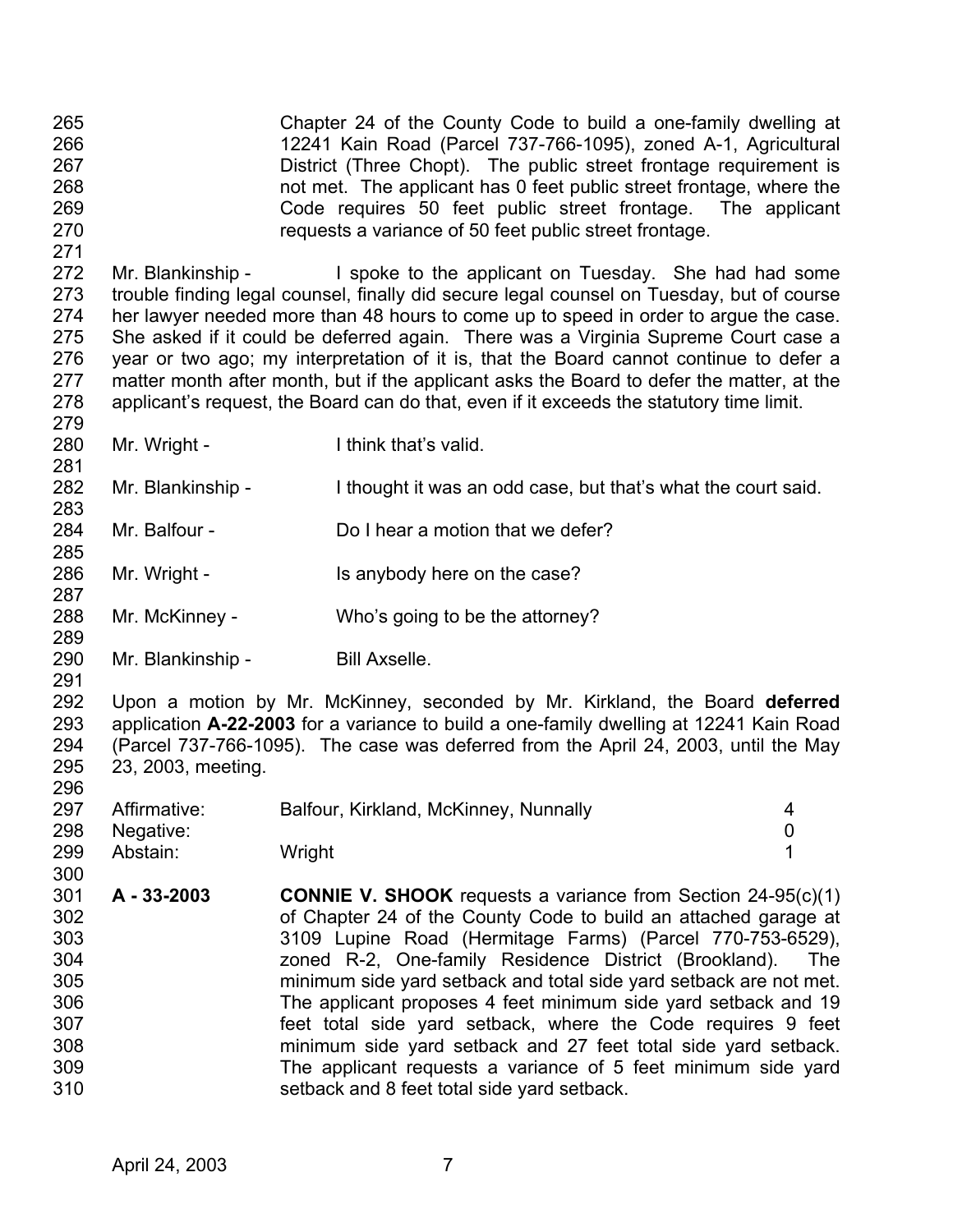Mr. Balfour - The Are there any others who expect to testify in this matter? If not, would you raise your right hand and be sworn please? Mr. Blankinship - Do you swear that the testimony you are about to give is the truth, the whole truth, and nothing but the truth, so help you God? Ms. Shook - I do. My name is Connie Shook. On the report that you received, there were two errors. One was that I had lived at the residence since 1977. I've lived there since 1958. It was put in my name about five years ago, but I have no idea where the 1977 came from. They put that I wanted to go 24 feet out; I would love to go 24, but I have asked for 23. It's going to be 24 or 26 depth, and I want 23 out. Mr. Balfour - So you're asking for less than the notice suggested, is that correct? Ms. Shook - No, I asked for 23, but they put 24, which I'd love to have. Mr. Balfour - But the notice went out, Mr. Secretary, for 24? Mr. Blankinship - Yes sir. Mr. Balfour That would be one foot less; I don't see any problem with that. Go ahead. Ms. Shook - I've got the support of everybody in my neighborhood, and I would just like to attach a garage to the side of my house. Mr. Balfour - Give us a summary of what you plan to do, Ms. Shook. Ms. Shook - **Attach a brick garage to the side of my house.** Mr. Balfour - The brick will match the brick of the house? Ms. Shook - Yes. And he's going to match it as close as he can. The peak of it will be white vinyl, like what's on the house now. Mr. Kirkland - Ms. Shook, is this going to be a one-story garage? Ms. Shook - Yes. Mr. Balfour - The Any other questions? Mr. Wright - That garage will come out where your two automobiles are showing in this picture?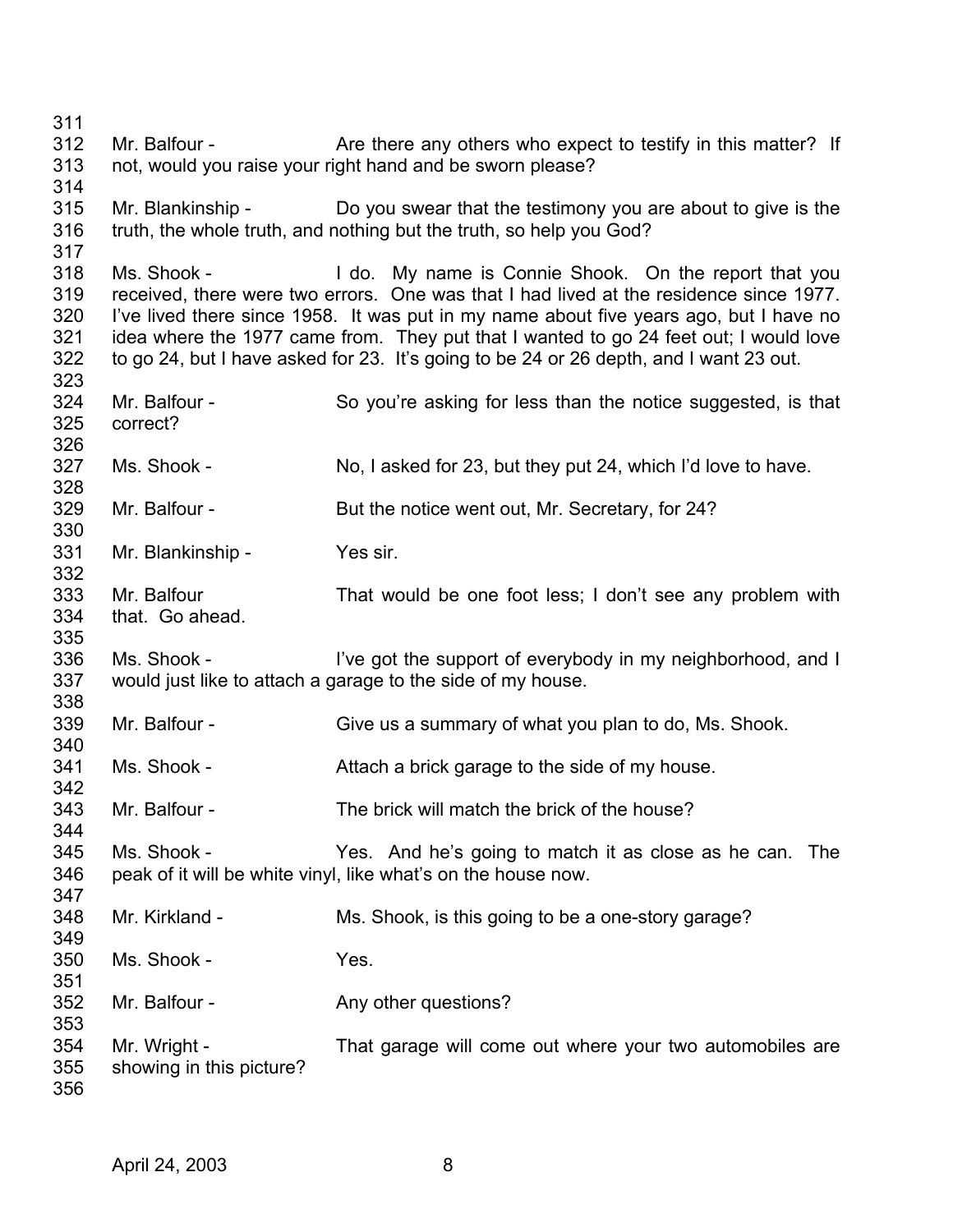357 358 359 360 361 362 363 364 365 366 367 368 369 370 371 372 373 374 375 376 377 378 379 380 381 382 383 384 385 386 387 388 389 390 391 392 393 394 395 396 397 398 399 400 401 402 Ms. Shook - Exactly. They did enclose a picture. Now it's on the screen Mr. Wright - It will come right out there where those two cars are. Ms. Shook - It won't quite cover my existing driveway. Mr. Balfour - The fence line is your boundary line, I guess. Ms. Shook - Yes, where the post is down. And the man next door is really the only one who'll be affected, and he wrote a letter saying he didn't care what kind of structure I put up. Those were his words, because he has one window, in the basement, down on the ground; he just has one little window. He could really get surprised. Mr. Balfour - Inotice you did get some nice letters from your neighbors; you did your homework. Any other questions? Thank you ma'am. After an advertised public hearing and on a motion by Mr. Kirkland, seconded by Mr. Nunnally, the Board **granted** application **A-33-2003** for a variance to build an attached garage at 3109 Lupine Road (Hermitage Farms) (Parcel 770-753-6529). The Board granted the variance subject to the following conditions: 1. Only the addition shown on the plan filed with the application may be constructed pursuant to this approval. No substantial changes or additions to the layout may be made without the approval of the Board of Zoning Appeals. Any additional improvements shall comply with the applicable regulations of the County Code. 2. The new construction shall match the existing dwelling as nearly as practical. Affirmative: Balfour, Kirkland, McKinney, Nunnally, Wright 5 Negative: 0 Absent: 0 The Board granted this request, as it found from the evidence presented that, due to the unique circumstances of the subject property, strict application of the County Code would produce undue hardship not generally shared by other properties in the area, and authorizing this variance will neither cause a substantial detriment to adjacent property nor materially impair the purpose of the zoning regulations. **A - 34-2003 STEPHANIE HOLMES** requests a variance from Section 24-94 of Chapter 24 of the County Code to allow the existing attached garage to remain at 1505 Second Avenue (Brookland Gardens) (Parcel 773-754-0932), zoned R-3, One-family Residence District (Brookland). The rear yard setback is not met. The applicant has 27.3 feet rear yard setback, where the Code requires 40 feet rear yard setback. The applicant requests a variance of 12.7 feet rear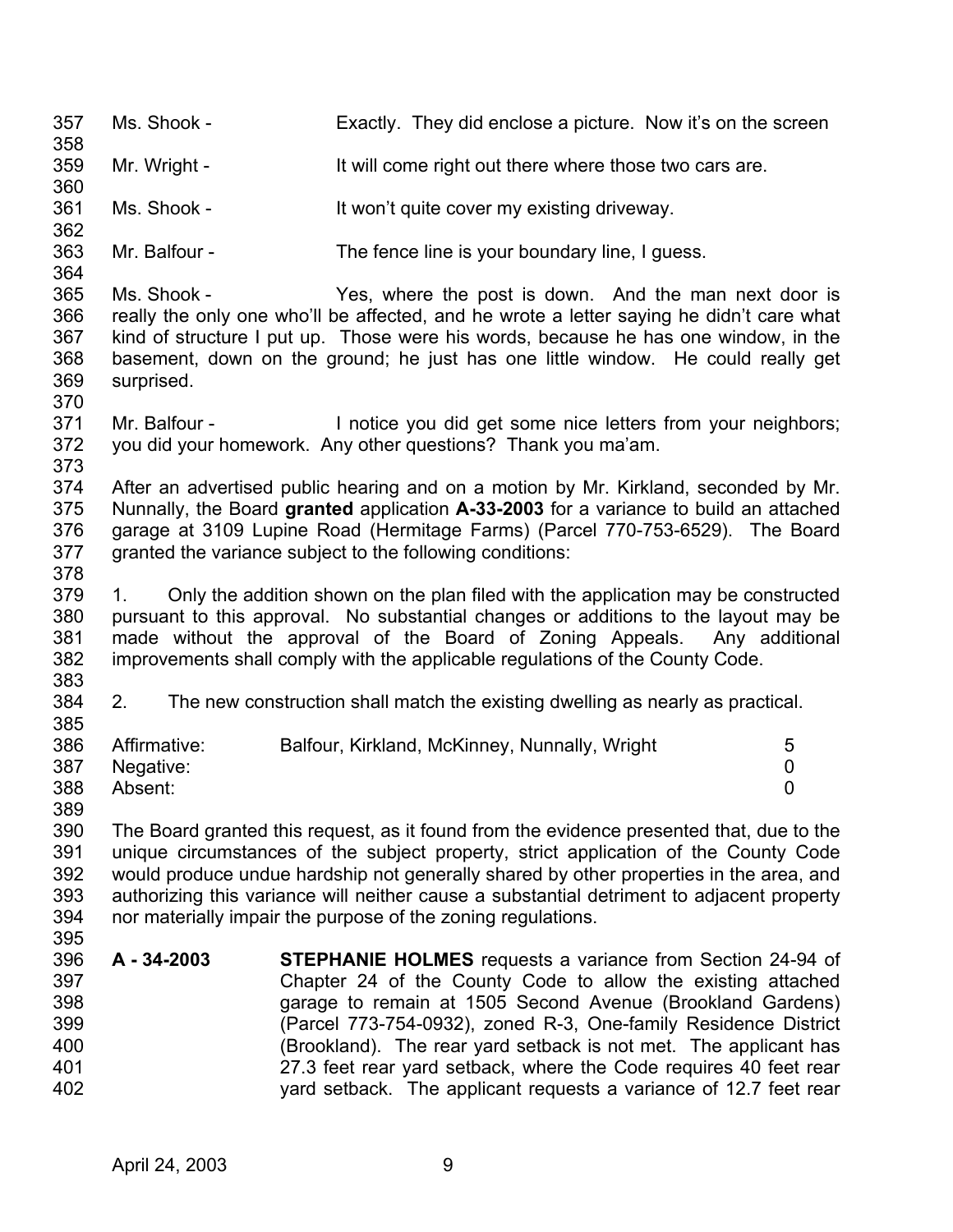403 404 405 406 407 408 409 410 411 412 413 414 415 416 417 418 419 420 421 422 423 424 425 426 427 428 429 430 431 432 433 434 435 yard setback. Mr. Balfour - The Are there any others who expect to testify in this matter? If not, would you raise your right hand and be sworn please? Mr. Blankinship - Do you swear that the testimony you are about to give is the truth, the whole truth, and nothing but the truth, so help you God? Ms. Holmes - I do. I'm Stephanie Holmes. We bought the home last year in March, and we had a lot of problems with this initially with anybody finding our home, because it was oriented with 8420 Ackley Avenue, and you can't see the house in full bloom from Ackley, so we came down and had our address changed, and now we can be found. Unfortunately, that repositions the house and leaves us with a not enough minimum setback for the garage. Mr. Wright - What's your present address? Ms. Holmes - **It's 1505 Second Avenue.** We had it changed, and now we get our mail, and we get our parcels, and we even get our pizza. The old sheds that were on the property, they have been destroyed and removed. Those wouldn't have met any kind of requirement. Mr. Nunnally - It looks like you've got a big back yard. Ms. Holmes - It's huge. Mr. Balfour - Any questions of Ms. Holmes? Thank you. After an advertised public hearing and on a motion by Mr. Kirkland, seconded by Mr. Nunnally, the Board **granted** application **A-34-2003** for a variance to allow the existing attached garage to remain at 1505 Second Avenue (Brookland Gardens) (Parcel 773- 754-0932). The Board granted the variance subject to the following condition: 1. Only the existing improvements shown on the plan filed with the application will be the subject of this approval. No substantial changes or additions to the layout may be made without the approval of the Board of Zoning Appeals. Any additional improvements shall comply with the applicable regulations of the County Code. 436 437 438 439 440 441 442 443 444 445 446 447 448 Affirmative: Balfour, Kirkland, McKinney, Nunnally, Wright 5 Negative: 0 Absent: 0 The Board granted this request, as it found from the evidence presented that, due to the unique circumstances of the subject property, strict application of the County Code would produce undue hardship not generally shared by other properties in the area, and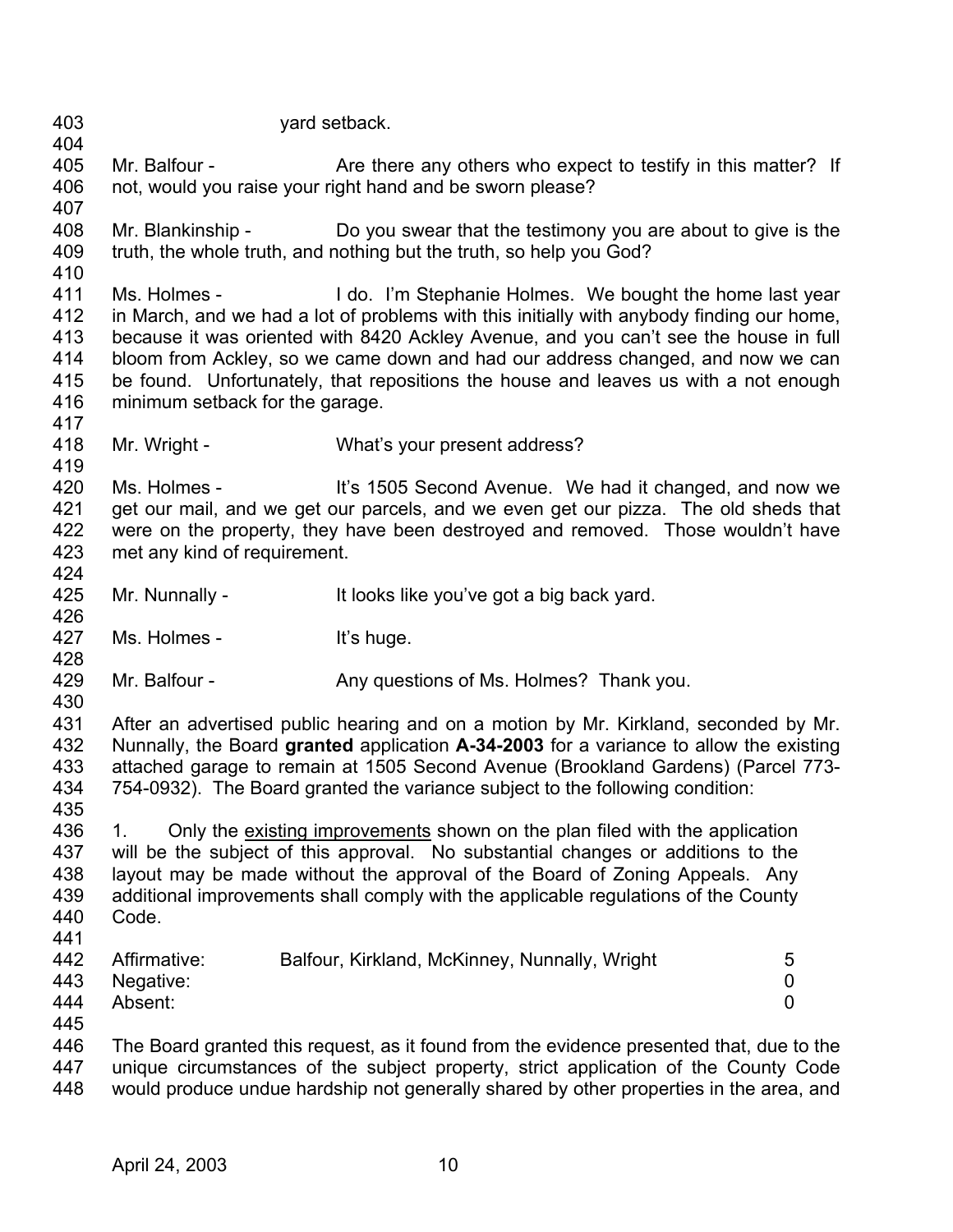449 450 451 authorizing this variance will neither cause a substantial detriment to adjacent property nor materially impair the purpose of the zoning regulations.

- 452 453 454 455 456 457 458 **A - 35-2003 DAVID E. AND JEAN M. WILLIAMSON** request a variance from Section 24-9 of Chapter 24 of the County Code to build a onefamily dwelling at 7070 Mosswood Road (Parcel 815-697-3917), zoned A-1, Agricultural District (Varina). The public street frontage requirement is not met. The applicants have 0 feet public street frontage, where the Code requires 50 feet public street frontage. The applicants request a variance of 50 feet public street frontage.
- 460 461 Mr. Balfour - The Mr. Secretary, I'm going to excuse myself on this matter. Mr. Wright will handle the case.
- 462 463 464 Mr. Wright - Is there anyone else to testify in this matter? If not, would you raise your right hand and be sworn please?
- 466 467 468 Mr. Blankinship - Do you swear that the testimony you are about to give is the truth, the whole truth, and nothing but the truth, so help you God?
- 469 470 471 472 473 474 475 476 477 478 Mr. Williamson - I do. I'm David E. Williamson. This property has been in the Williamson family for over 60 years. In 1984 Henrico County approved three variances to permit the construction of homes on three separate parcels belonging to three Williamson siblings. At that time only one parcel was used to build a home, for my sister, Mary Ellen W. Burley. Parcel 815-697-3917, which belongs to my wife and me, was approved at the same time, in 1984, but we chose not to develop at that time. After nearly 20 years, it has recently become apparent that we now need to be granted a new variance in order to develop it. It is the only remaining parcel without public street frontage. There are two means to access the property. The first access point is located at the terminus of Mosswood Road, and I have a photo.
- 479 480 Mr. Wright - Mr. Secretary, is Mosswood a public road?
- 481

459

465

- 
- 482 483
- Mr. Blankinship Yes sir, up until that temporary cul-de-sac.

484 485 486 487 488 489 490 491 492 493 494 Mr. Williamson - There are two means of access to the property. Another access point is bordered by 564.02 feet easement, half of which belongs to the fouracre parcel. Our intent is to access the building site from this easement. The original plans drawn up in 1984 by the surveyor, Charles H. Fleet were approved by Henrico County. Prior to last month, my family had never known of the existence of a potential problem to ultimately develop this parcel. In June, it will be 31 years since my wife and I moved into our home at 7056 Mosswood Road, with our two-year-old son, who will be 33 years old this July. At first we lived on a dirt road and had direct access to Strath Road. Later, we built and named Mosswood Road and Barnesway Lane, to County specifications, and dedicated them to Henrico County. These two roads are in the Williamson Farms subdivision, which we developed and have lived in since its inception.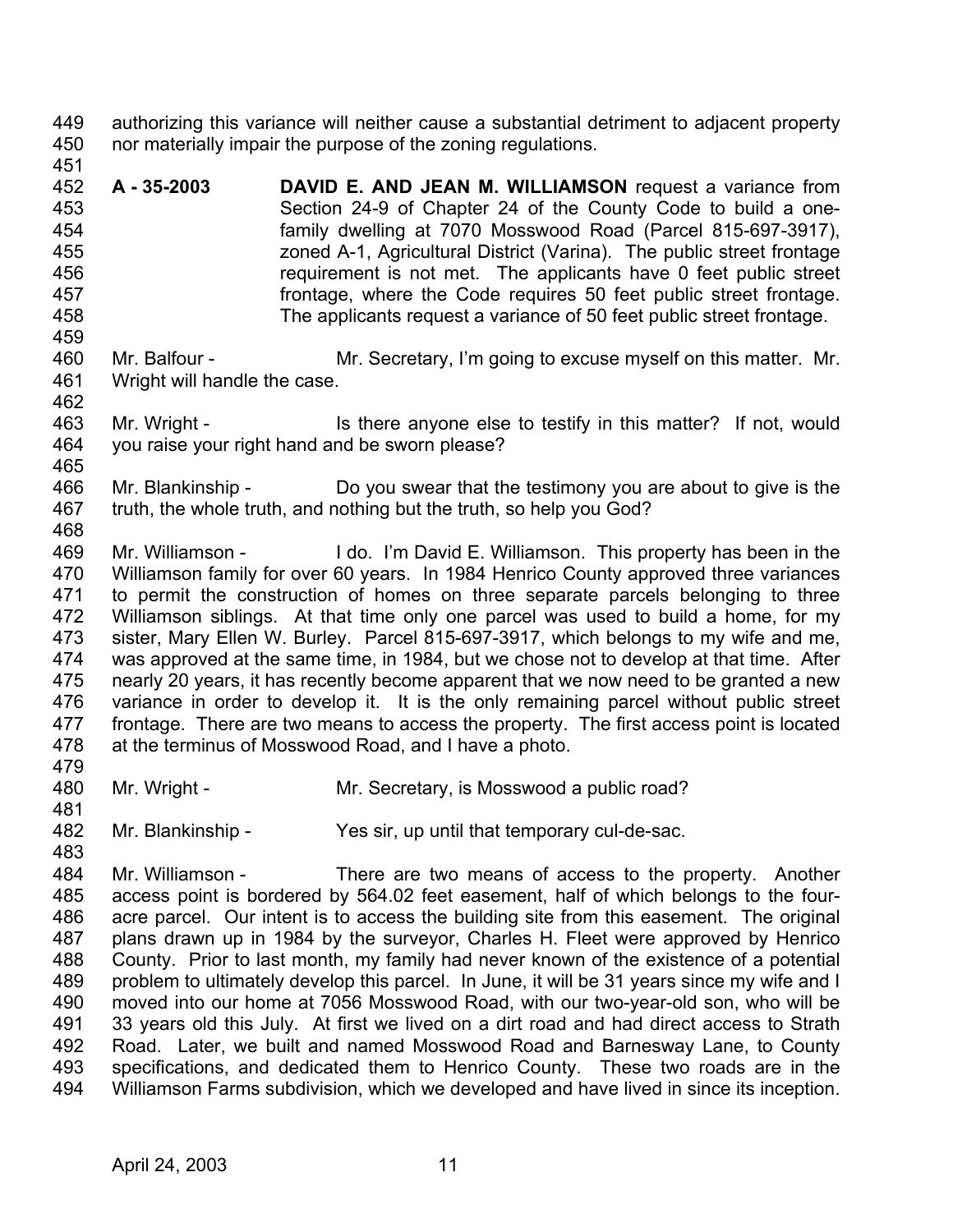495 496 497 498 499 Mosswood Road and its cul-de-sac have served our neighbors and us well for nearly thirty years. The impact of constructing a dwelling on this four-acre parcel will be minimal on the adjacent properties. I've got some photos that show how much of the houses you can see. There's one that shows the house to the right, which is my house, and then there's a photo showing the back, which is Mr. Loving's house.

501 502 503 504 505 Mr. McKinney - Mr. Blankinship, would you put them up on the screen. We want to get a vote on this; it would save a lot of time. Mr. Williamson, you can explain them to us after you see them up there, because we also have them on a screen in front of us.

506 507 508 509 510 511 512 513 514 Mr. Williamson - Number 3 is to the right of it, and that shows how much you can see of the existing properties from the house site that will be built. The one on the right-hand side is a view pointing from the house site back to Mr. Loving's house, which is 7060 Mosswood Road, and you can barely see it. The four-acre parcel is larger than any of the lots in Williamson Farms Subdivision, and the proposed structure is to be a well-constructed brick home. It will surely be a complement to the subdivision and the surrounding area. My family and I would very much appreciate it if the Board of Zoning Appeals once again grants the variance request of 50 feet public street frontage.

515 516 Mr. Wright - All right sir. Now we'll hear from the other folks. Does anyone else desire to speak?

518 519 520 521 Ms. Burley - I'm Mary Ellen Burley. I'm the sibling who has built back in that area there. I'm at the end of that long private road, and I don't think that has been shown. I am in favor of this, yes. They will have access to the gravel road which I have maintained all these years, and there will not be any problem with their access.

- 523 Mr. Wright - **How wide is that road ma'am, roughly?**
- 525 526 Ms. Burley - Fifty feet -- it has the 50-foot easement.
- 527 Mr. Wright - Well I have, I've been the only one who's used it.
- 529 Mr. McKinney - Now you can get some help.
- 531 Ms. Burley - The Unit put two loads of gravel on it this week.
- 533 Mr. Wright - Anything further to say?
- 535 536 Ms. Burley - Can I say that I would be the only one who would be involved at all, if any involvement were in fact, but I don't see any.
- 538 539 Mr. Wright - Does anyone else desire to speak? Come forward to the mike. Are you in favor or against?
- 540

500

517

522

524

528

530

532

534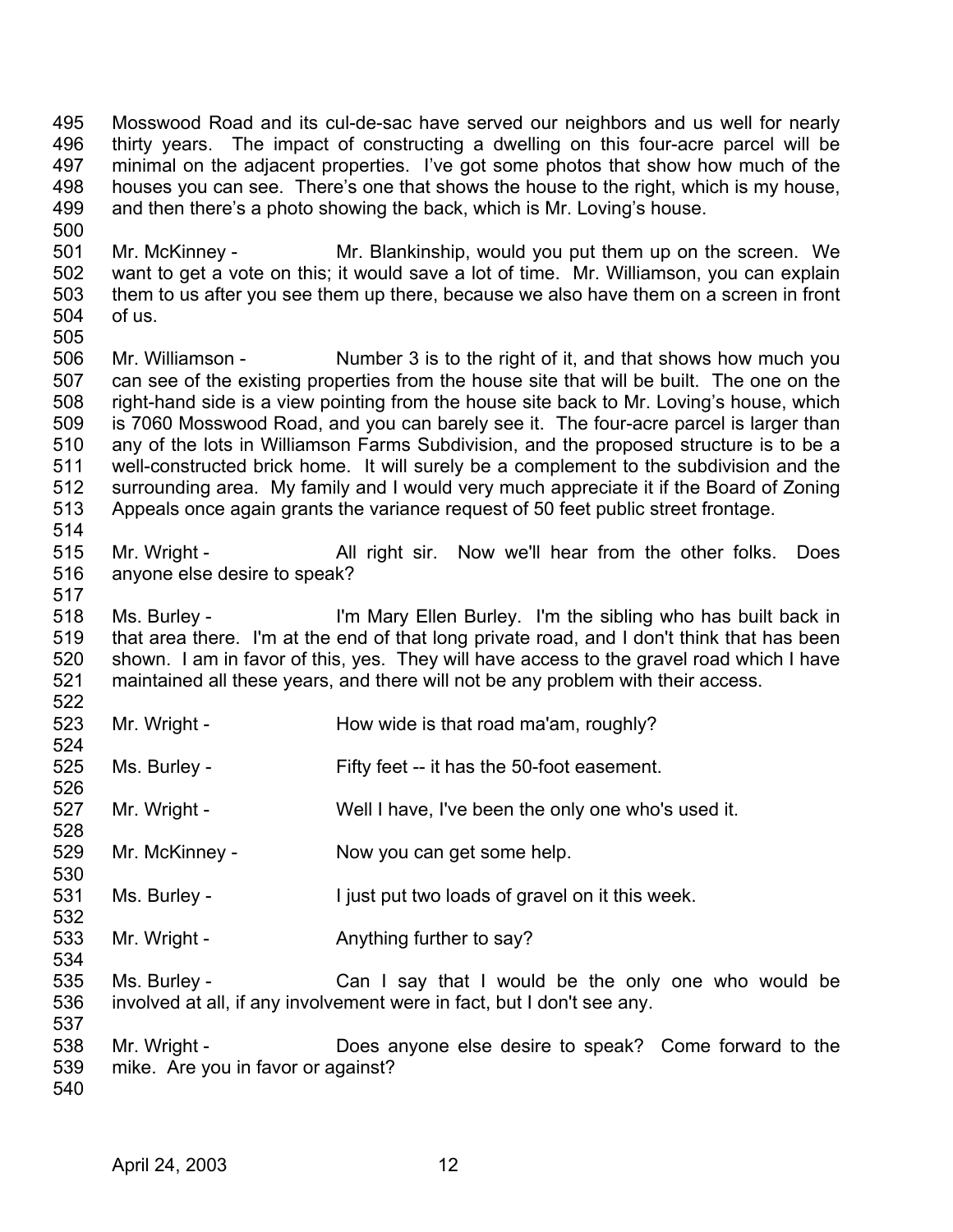541 542 543 544 545 546 547 548 549 550 551 552 553 554 555 556 557 558 559 560 561 562 563 564 565 566 567 568 569 570 571 572 573 574 575 576 577 578 579 580 581 582 583 584 585 586 Ms. Williamson - I am in favor. We have the property directly across. I am Sarah Williamson Liggan, and I think it would be a complement to the area. Mr. Wright - Anyone else desire to speak? Would you come down to the mike please. I believe you were sworn in earlier. Mr. Loving - I'm Leonard Loving. I live at 7060 Mosswood; that's behind that, and I'm opposed. Ms. Burley lives beside me, and that's a single driveway, and they're wanting a right-of-way off that cul-de-sac, and they'll have to get it off that driveway coming in, and they're going to build a slab home on their lot. I was opposing it, as that would be the only house in our neighborhood that comes in off of another driveway. Mr. Wright - So you're in opposition to this. And you live at 7060? Mr. Loving - That's correct. This land that's to the left of my driveway coming in. Mr. Wright - What is 7056 on that map? That looks like another house. Mr. Loving - That's on the right side of me on my driveway coming in. I have 50 feet of right-of-way. Mr. Wright - All right sir. Anything further that you'd like to state? Thank you very much. Anyone else desire to speak? Mr. Smith - My name is Clint Smith. The desire to build a slab home on this property -- my wife has a potentially debilitating disease. We wish to make it so that it is a fully ADA accessible home. The home is to be about a \$250,000 one-story brick home that would certainly add to the area. You will see that the home itself would be in excess of 200 feet from Mr. Loving's property line. In addition, here at the bottom where you see where the access would be -- the access would not be along anywhere near where Mr. Loving's driveway, but however would be along with Mr. Williamson's sister's. As you see, the driveway is split in half. Half of the driveway would actually be inside the property. The other half is the adjacent property, so it would be a matter of access within the existing property. Mr. Wright - So you're in favor of it? Mr. Smith - Chabsolutely, yes sir. Mr. McKinney - If they're going to use her driveway, it's already in place, isn't it? Mr. Smith - Yes, and what will happen is that arrangements will be made to make sure that the care for the driveway is shared, since the driveway is on part of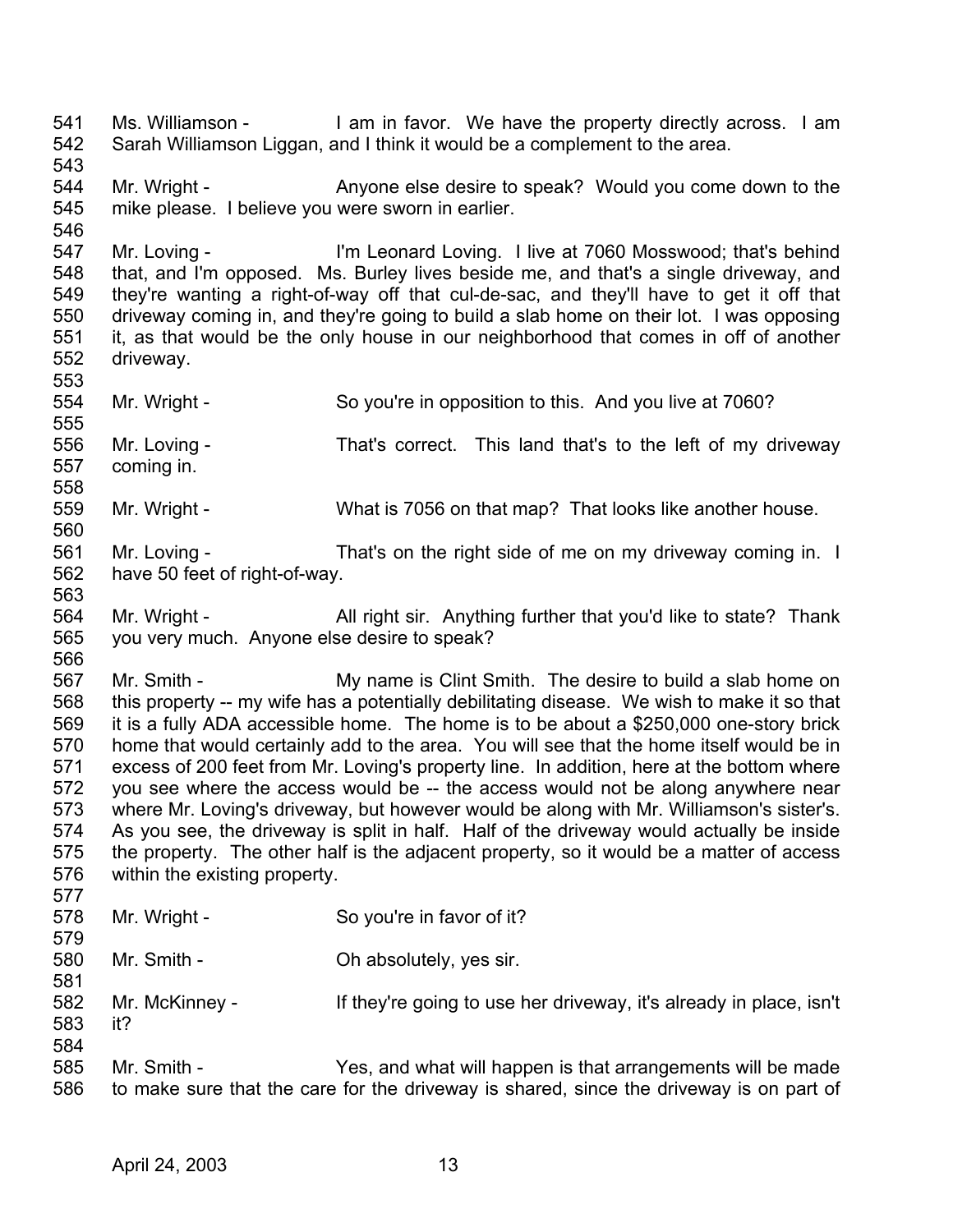587 588 this parcel.

589 590 591 Mr. Wright - Thank you very much. Anyone else desire to speak? Mr. Williamson, so you have anything further to say? You have the opportunity to rebut.

592 593 594 595 596 Mr. Williamson - I did want to stress that the driveway on this lot here does not have anything to do with Mr. Loving's driveway. It does not even touch it, so there can be no harm done to his lot, and I think that's what he was objecting to, that it would deteriorate his, I guess.

597 598 Mr. Wright - All right, thank you very much. That concludes the case.

599 600 601 602 After an advertised public hearing and on a motion by Mr. Nunnally, seconded by Mr. Wright, the Board **granted** application **A-35-2003** for a variance to build a one-family dwelling at 7070 Mosswood Road (Parcel 815-697-3917). The Board granted the variance subject to the following conditions:

604 605 606 1. This variance applies only to the public street frontage requirement. All other applicable regulations of the County Code shall remain in force.

607 608 609 610 611 2. Only the improvements shown on the plan filed with the application may be constructed pursuant to this approval. No substantial changes or additions to the layout may be made without the approval of the Board of Zoning Appeals. Any additional improvements shall comply with the applicable regulations of the County Code.

612 613 614 615 616 3. At the time of building permit application, the applicant shall submit the necessary information to the Department of Public Works to ensure compliance with the requirements of the Chesapeake Bay Preservation Act and the code requirements for water quality standards.

617 618 619 620 621 4. Approval of this request does not imply that a building permit will be issued. Building permit approval is contingent on Health Department requirements, including, but not limited to, soil evaluation for a septic drainfield and reserve area, and approval of a well location.

| 622 | Affirmative:  | Kirkland, McKinney, Nunnally, Wright |  |
|-----|---------------|--------------------------------------|--|
|     | 623 Negative: |                                      |  |
| 624 | Abstain:      | <b>Balfour</b>                       |  |

625 626 627 628 629 630 The Board granted this request, as it found from the evidence presented that, due to the unique circumstances of the subject property, strict application of the County Code would produce undue hardship not generally shared by other properties in the area, and authorizing this variance will neither cause a substantial detriment to adjacent property nor materially impair the purpose of the zoning regulations.

631

603

632 **A - 36-2003 MARY H. MULE** requests a variance from Sections 24-95(c)(4)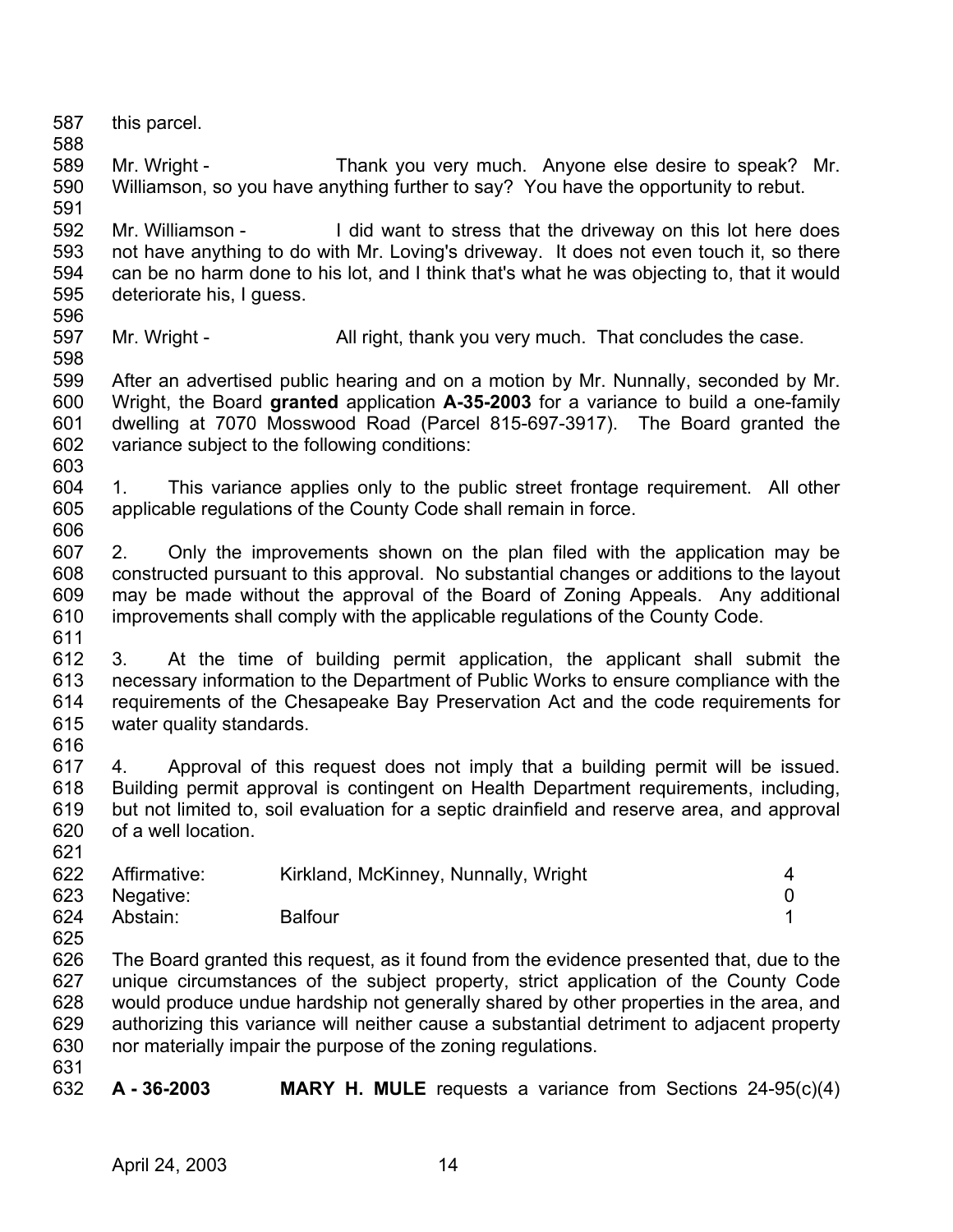| 633<br>634<br>635<br>636<br>637<br>638<br>639<br>640<br>641<br>642<br>643<br>644 |                                                                 | $an24-95(c)(1)$ of Chapter 24 of the County Code to build a front<br>porch at 7429 Landsworth Avenue (Stuart Ridge) (Parcel 784-752-<br>0064), zoned R-4, One-family Residence District (Fairfield). The<br>front yard setback, minimum side yard setback, and total side yard<br>setback are not met. The applicant proposes 25.4 feet front yard<br>setback, 5.2 feet minimum side yard setback, and 14.4 feet total<br>side yard setback, where the Code requires 35 feet front yard<br>setback, 7 feet minimum side yard setback, and 15 feet total side<br>yard setback. The applicant requests a variance of 9.6 feet front<br>yard setback, 1.8 feet minimum side yard setback, and 0.6 feet total<br>side yard setback. |
|----------------------------------------------------------------------------------|-----------------------------------------------------------------|---------------------------------------------------------------------------------------------------------------------------------------------------------------------------------------------------------------------------------------------------------------------------------------------------------------------------------------------------------------------------------------------------------------------------------------------------------------------------------------------------------------------------------------------------------------------------------------------------------------------------------------------------------------------------------------------------------------------------------|
| 645<br>646<br>647                                                                | Mr. Balfour -                                                   | Are there any others who expect to testify in this matter? If<br>not, would you raise your right hand and be sworn please?                                                                                                                                                                                                                                                                                                                                                                                                                                                                                                                                                                                                      |
| 648<br>649<br>650                                                                |                                                                 | Mr. Blankinship - Do you swear that the testimony you are about to give is the<br>truth, the whole truth, and nothing but the truth, so help you God?                                                                                                                                                                                                                                                                                                                                                                                                                                                                                                                                                                           |
| 651<br>652<br>653<br>654<br>655<br>656                                           | Ms. Mulé -<br>vinyl.                                            | I do. My name is Mary H. Mulé, accent over the "e," please.<br>I want to build a porch on my house. My other porch was falling down, and my plan was<br>to, instead of just replacing the porch that was there, extend my porch as you see in the<br>picture, which you see they had already done, to the edge of the house and finish in the                                                                                                                                                                                                                                                                                                                                                                                   |
| 657<br>658                                                                       | Mr. Nunnally -                                                  | Enclosing the deck, in effect, on your porch?                                                                                                                                                                                                                                                                                                                                                                                                                                                                                                                                                                                                                                                                                   |
| 659<br>660<br>661<br>662                                                         | Ms. Mulé -<br>any further out than the original porch extended. | Well, it's kind of a deck, but it's really a porch. It's about six<br>feet wide. It doesn't extend any further out than the house extends. It doesn't extend                                                                                                                                                                                                                                                                                                                                                                                                                                                                                                                                                                    |
| 663<br>664                                                                       | Mr. Balfour -                                                   | Any questions of Ms. Mulé?                                                                                                                                                                                                                                                                                                                                                                                                                                                                                                                                                                                                                                                                                                      |
| 665<br>666<br>667                                                                | Ms. Mulé -                                                      | My neighbors didn't have any objection. They said, "Oh,<br>your house looks wonderful." As long as they let me keep it, it looks fine.                                                                                                                                                                                                                                                                                                                                                                                                                                                                                                                                                                                          |
| 668<br>669<br>670                                                                | Mr. Balfour -<br>contractor?                                    | Sir, did you want to add anything to that? Are you the                                                                                                                                                                                                                                                                                                                                                                                                                                                                                                                                                                                                                                                                          |
| 671<br>672<br>673<br>674<br>675<br>676                                           | Mr. Hamze -<br>going through the existing porch.                | Yes, I'm the contractor, Robbie Hamze. What she had<br>basically, she had already a porch over the existing slab right there, and that was, as<br>she said, falling apart. She contracted me to take the porch all the way to the end of the<br>house and build basically a deck and a porch for her. She had cats nesting in the attic,                                                                                                                                                                                                                                                                                                                                                                                        |
| 677<br>678                                                                       | Mr. Balfour -                                                   | Thank you sir. Any other questions?                                                                                                                                                                                                                                                                                                                                                                                                                                                                                                                                                                                                                                                                                             |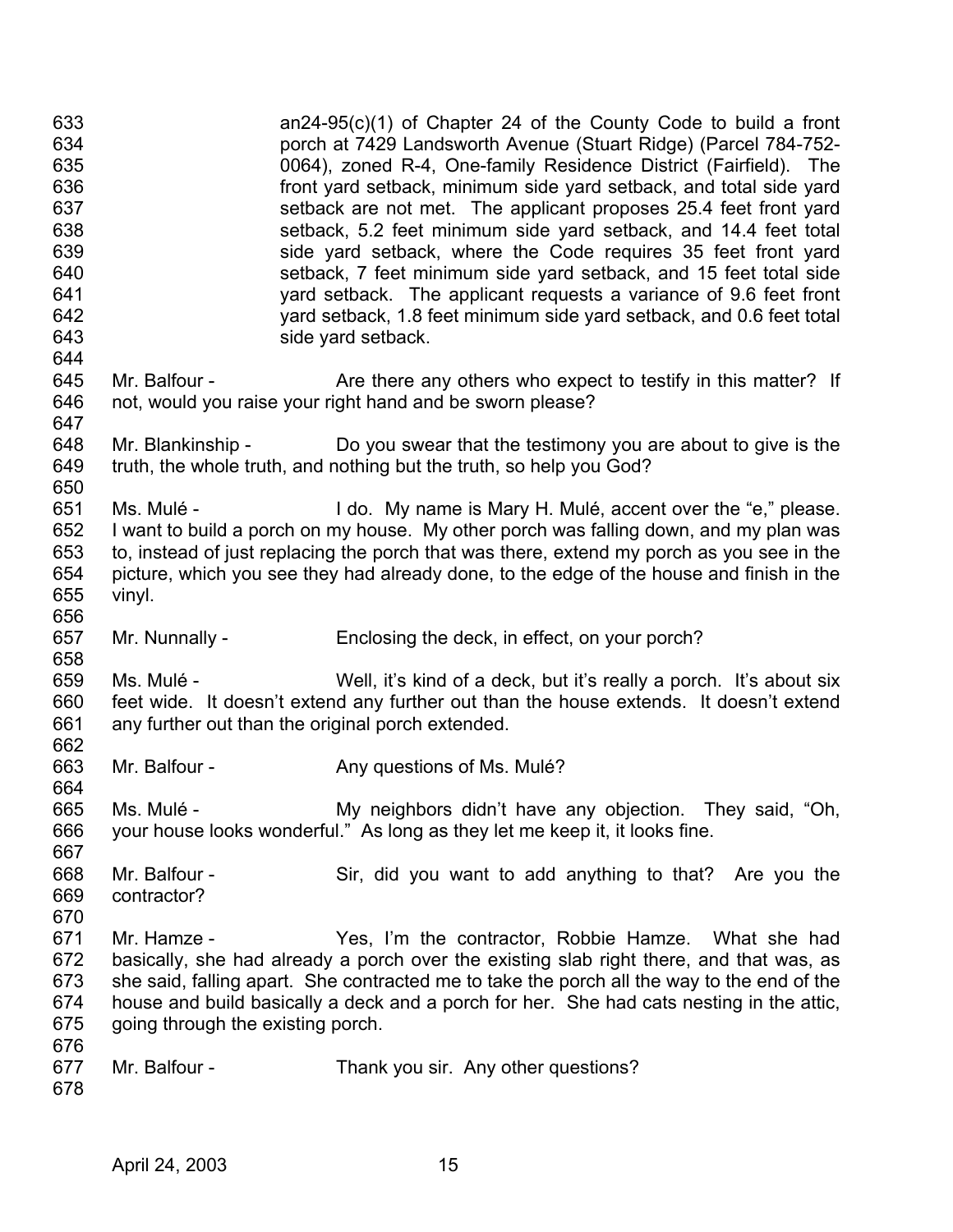679 680 681 682 683 After an advertised public hearing and on a motion by Mr. McKinney, seconded by Mr. Wright, the Board **granted** application **A-36-2003** for a variance to build a front porch at 7429 Landsworth Avenue (Stuart Ridge) (Parcel 784-752-0064). The Board granted the variance subject to the following conditions:

684 685 686 687 1. Only the improvements shown on the plan filed with the application may be constructed pursuant to this approval. No substantial changes or additions to the layout may be made without the approval of the Board of Zoning Appeals. Any additional improvements shall comply with the applicable regulations of the County Code.

- 688
- 689 690

711

2. The new construction shall match the existing dwelling as nearly as practical.

| 691 | Affirmative: | Balfour, Kirkland, McKinney, Nunnally, Wright | 5 |
|-----|--------------|-----------------------------------------------|---|
| 692 | Negative:    |                                               |   |
| 693 | Absent:      |                                               |   |
| 694 |              |                                               |   |

695 696 697 698 699 700 The Board granted this request, as it found from the evidence presented that, due to the unique circumstances of the subject property, strict application of the County Code would produce undue hardship not generally shared by other properties in the area, and authorizing this variance will neither cause a substantial detriment to adjacent property nor materially impair the purpose of the zoning regulations.

- 701 702 703 704 705 706 707 708 **A - 37-2003 VERNON L. TATE** requests a variance from Section 24-95(i)(2) of Chapter 24 of the County Code to allow existing garage to remain at 11868 Old Washington Highway (Parcel 773-777-1078 (part)), zoned A-1, Agricultural District (Brookland). The accessory structure location requirement is not met. The applicant has an existing garage in the side yard, where the Code allows accessory structures in the rear yard.
- 709 710 Mr. Balfour - The Are there any others who expect to testify in this matter? If not, would you raise your right hand and be sworn please?
- 712 713 714 Mr. Blankinship - Do you swear that the testimony you are about to give is the truth, the whole truth, and nothing but the truth, so help you God?
- 715 716 717 718 719 720 721 722 723 724 Mr. Tate - I do. I'm Vernon Tate. We are in the process of purchasing the old Axselle farmhouse; the house is a 1920's house that's been pretty much renovated. The garage that's in question was built in 1964. I have pictures of the garage showing the siding, the painting, everything, it's totally been renovated, matches the home. The question is, there is a subdivision proposed to be developed here, and at that point, this garage would appear to be on the side of the house, versus in the rear of the house. The way the new road will be developed, the street actually comes around the home. It could almost, on either side that this garage fell into, it would be somewhat in question as far as the way the Code reads. The other problem would be, if we were to move the garage or have to rebuild the garage, we're not sure where the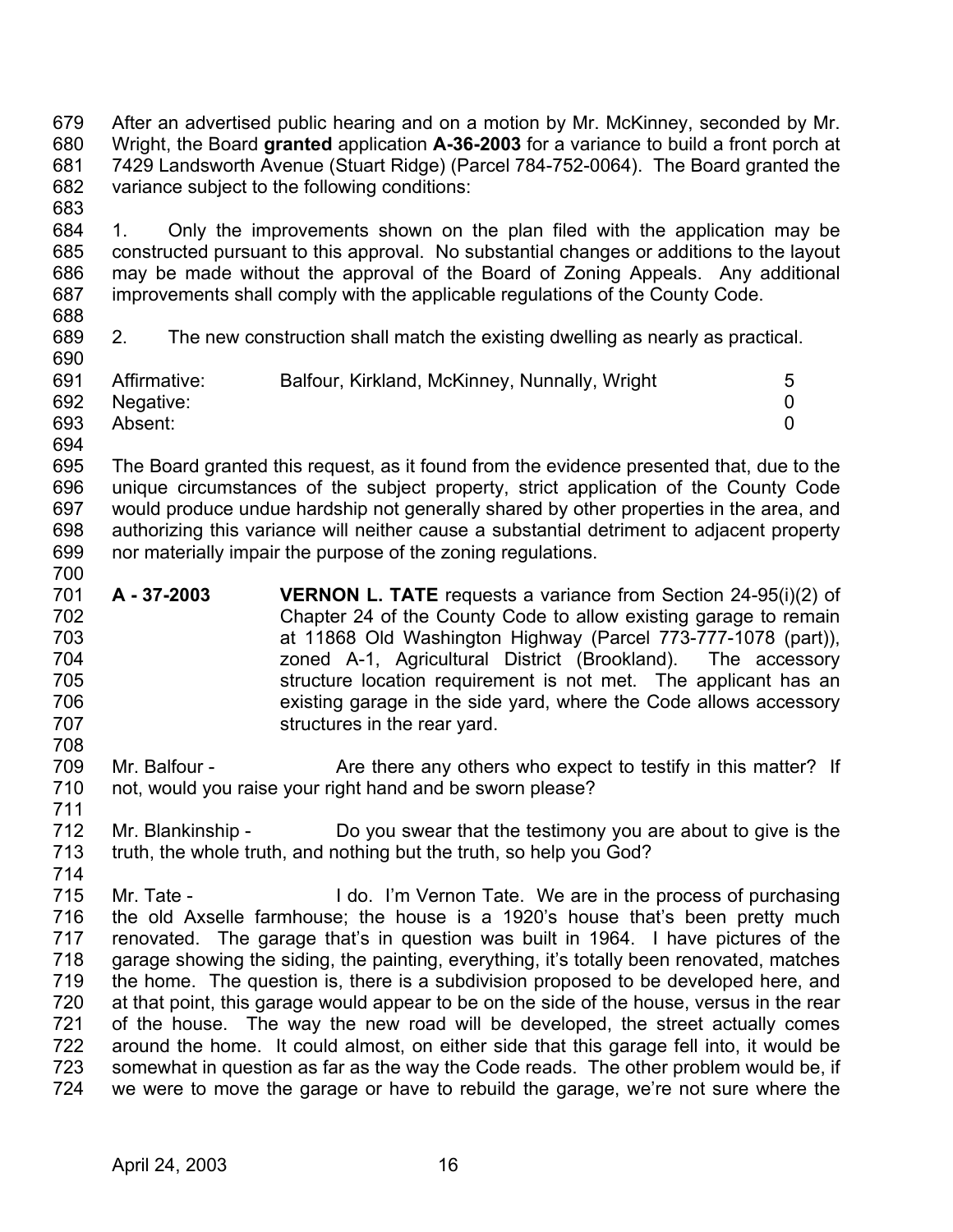725 726 727 septic tanks and stuff like that would lie and what problems that would cause, so we're hoping to keep the existing garage that matches the home exactly and is in excellent condition where it is.

- 729 Mr. Balfour - Any questions of Mr. Tate?
- 731 Mr. Tate - Do you want to see these pictures that I have?

733 Mr. Balfour - We'll have to hold those in the file, Mr. Tate.

735 736 737 738 739 Mr. Blankinship - Let me just make sure it's on the record that if this subdivision is not approved, then this variance is essentially moot. The variance is only necessary if that road is put through there. So he's kind of taking a preventive action here to make sure that if that gets done, he won't have to tear the garage down.

- 740 741 742 743 Mr. Tate - We are also, if necessary, willing to put in any kind of Leyland pines or shrubbery or whatever fits in line with the development of the new subdivision, if the subdivision is finally approved.
- 744 Mr. McKinney - Do you live there now, Mr. Tate?
- 746 747 748 Mr. Tate - No sir, we hope to move in this weekend. We currently live in a project that is developed by the same developer, so we're very much aware of who's developing the property.
- 750 Mr. Balfour - Any questions? Apparently not. Thank you.

752 753 754 755 After an advertised public hearing and on a motion by Mr. Kirkland, seconded by Mr. Nunnally, the Board **granted** application **A-37-2003** for a variance to allow existing garage to remain at 11868 Old Washington Highway (Parcel 773-777-1078 (part)). The Board granted the variance subject to the following condition:

756

728

730

732

734

745

749

751

757 758 759 760 761 1. Only the improvements shown on the plan filed with the application may be constructed pursuant to this approval. No substantial changes or additions to the layout may be made without the approval of the Board of Zoning Appeals. Any additional improvements shall comply with the applicable regulations of the County Code.

| 762 | Affirmative:  | Balfour, Kirkland, McKinney, Nunnally, Wright | 5 |
|-----|---------------|-----------------------------------------------|---|
|     | 763 Negative: |                                               |   |
| 764 | Absent:       |                                               |   |
| 765 |               |                                               |   |

766 767 768 769 770 The Board granted this request, as it found from the evidence presented that, due to the unique circumstances of the subject property, strict application of the County Code would produce undue hardship not generally shared by other properties in the area, and authorizing this variance will neither cause a substantial detriment to adjacent property nor materially impair the purpose of the zoning regulations.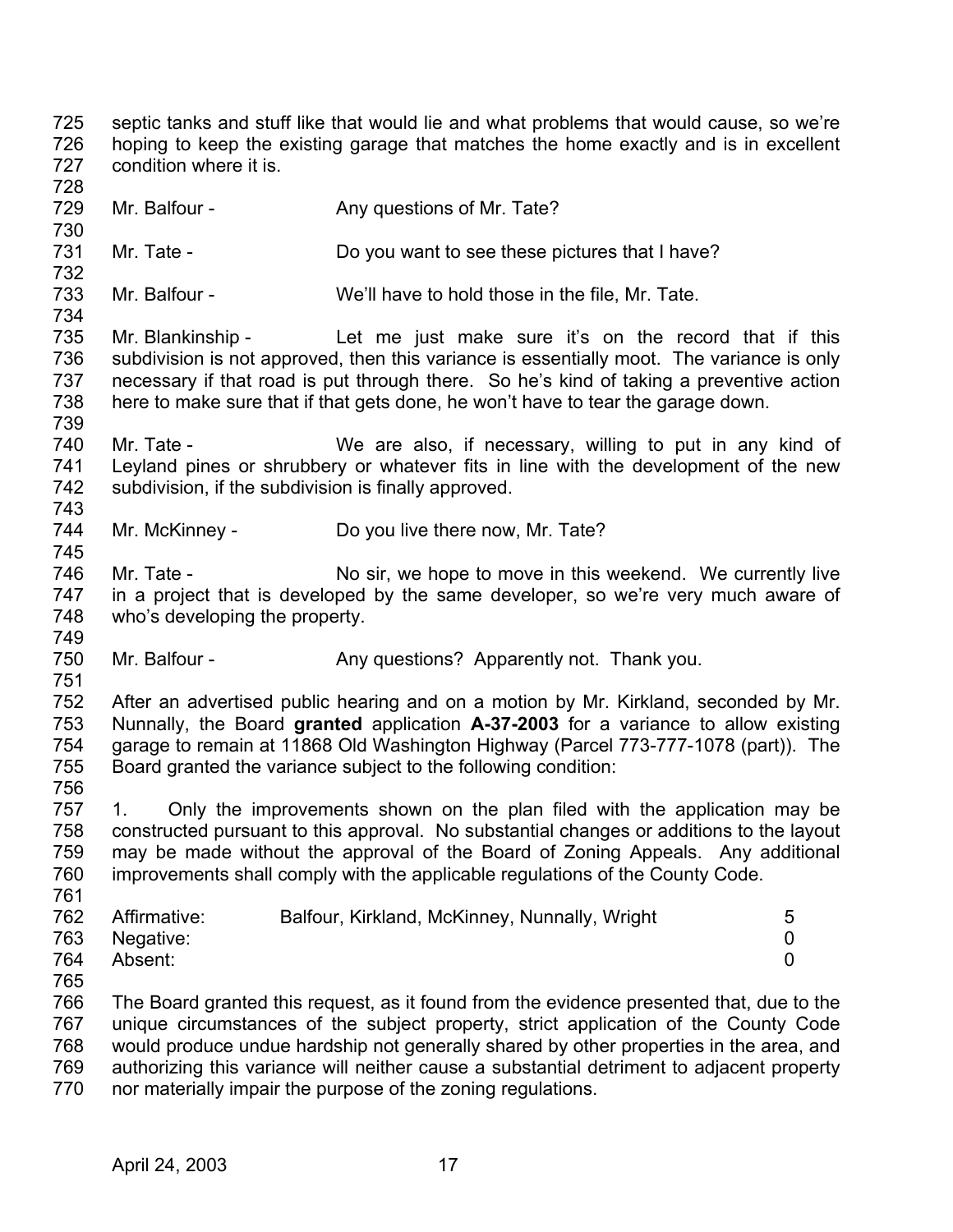771 772 773 774 775 776 777 778 779 780 781 782 783 784 785 786 787 788 789 790 791 792 793 794 795 796 797 798 799 800 801 802 803 804 805 806 807 808 809 810 811 812 813 814 815 816 **A - 38-2003 ROBERT H. MAGARIAN** requests a variance from Sections 24-94 and 24-95(t) of Chapter 24 of the County Code to build a one-family dwelling at 6715 Horsepen Road (Westhaven) (Parcel 766-741- 0632), zoned R-3, One-family Residence District (Three Chopt). The front yard setback and total lot area outside the floodplain are not met. The applicant has 7,328 square feet outside the floodplain and 30 feet front yard setback, where the Code requires 8,000 square feet outside the floodplain and 35 feet front yard setback. The applicant requests a variance of 672 square feet of area outside the floodplain and 5 feet front yard setback. Mr. Wright - Mr. Chairman, I disqualify myself from this case. Mr. Balfour - The Are there any others who expect to testify in this matter? If not, would you raise your right hand and be sworn please? Mr. Blankinship - Do you swear that the testimony you are about to give is the truth, the whole truth, and nothing but the truth, so help you God? Mr. Eicher - **I** do. My name is James Eicher; I'm the contract purchaser of this lot. I've been looking for a vacant lot for a while, and this one's been vacant, basically since it was created. It was platted in 1947, and the County came and established their floodplain elevation in the 1970's. That basically rendered the lot unbuildable, because it doesn't meet the square footage requirement outside the floodplain. The variance is essentially to get relief from that, and then also I'm requesting a five-foot front yard variance to try and get a little more wiggle room in the lot to put a house in there. Mr. Balfour - Any questions of Mr. Eicher? Mr. Kirkland - Mr. Eicher, what size home are you going to build, and is there something similar to it in the neighborhood? Mr. Eicher - Something similar. I've been working with some architects, but until I found out the disposition on this, I didn't want to go ahead and get everything rolling with them. It's going to be probably a story and a half, or two-story, 1100 to 1200 square feet. In the staff report there was a comment about it sitting a little forward of the houses along Horsepen. I don't see that as a real problem; because of the topography, this lot drops off pretty steeply from Horsepen, so it's going to be lower, even if it's five feet forward of the others. Mr. Blankinship - You had a similar case on Thomasville Lane a couple of months ago, where if you put the house farther back, it's closer to the floodplain. If you pull it farther forward, it's closer to the road. It's kind of a balancing act.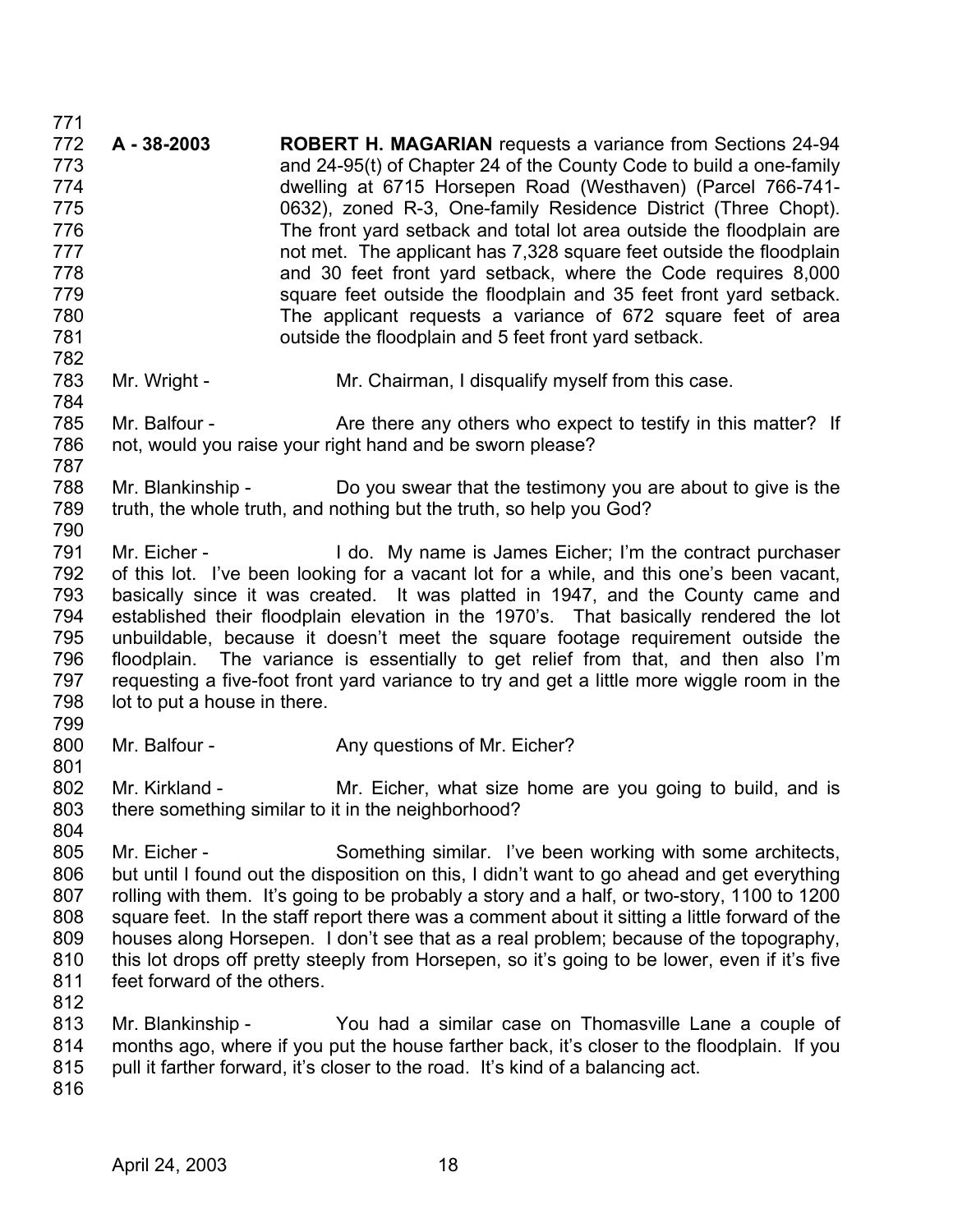817 Mr. Balfour - Any other questions of Mr. Eicher?

819 820 821 822 823 After an advertised public hearing and on a motion by Mr. McKinney, seconded by Mr. Kirkland, the Board **granted** application **A-38-2003** for a variance to build a one-family dwelling at 6715 Horsepen Road (Westhaven) (Parcel 766-741-0632). The Board granted the variance subject to the following conditions:

824 825 826 827 1. Only the improvements shown on the plan filed with the application may be constructed pursuant to this approval. No substantial changes or additions to the layout may be made without the approval of the Board of Zoning Appeals. Any additional improvements shall comply with the applicable regulations of the County Code.

828

818

829 830 831 832 833 2. At the time of building permit application, the applicant shall submit the necessary information to the Department of Public Works to ensure compliance with the requirements of the Chesapeake Bay Preservation Act and the code requirements for water quality standards.

| 834 | Affirmative: | Balfour, Kirkland, McKinney, Nunnally | $\overline{a}$ |
|-----|--------------|---------------------------------------|----------------|
| 835 | Negative:    |                                       |                |
| 836 | Abstain:     | Wright                                |                |
| 837 |              |                                       |                |

838 839 840 841 842 The Board granted this request, as it found from the evidence presented that, due to the unique circumstances of the subject property, strict application of the County Code would produce undue hardship not generally shared by other properties in the area, and authorizing this variance will neither cause a substantial detriment to adjacent property nor materially impair the purpose of the zoning regulations.

- 843 844 845 846 847 848 849 850 851 852 853 854 855 856 **A - 39-2003 BILL FERGUSON** requests a variance from Sections 24-95(c)(4) and 24-95(c)(1) of Chapter 24 of the County Code to allow an existing dwelling to remain at 3005 Ruthland Road (Ruthland) (Parcel 775-748-3020), zoned R-4, One-family Residence District (Brookland). The front yard setback, minimum side yard setback, and total side yard setback are not met. The applicant has 24.8 feet front yard setback, 4.1 feet minimum side yard setback and 15 feet total side yard setback, where the Code requires 35 feet front yard setback, 7 feet minimum side yard setback and 15 feet total side yard setback. The applicant requests a variance of 10.2 feet front yard setback, 2.9 feet minimum side yard setback and 4 feet total side yard setback.
- 857 858 Mr. Balfour - The Are there any others who expect to testify in this matter? If not, would you raise your right hand and be sworn please?
- 860 Mr. Blankinship - Do you swear that the testimony you are about to give is the
- 861 truth, the whole truth, and nothing but the truth, so help you God?
- 862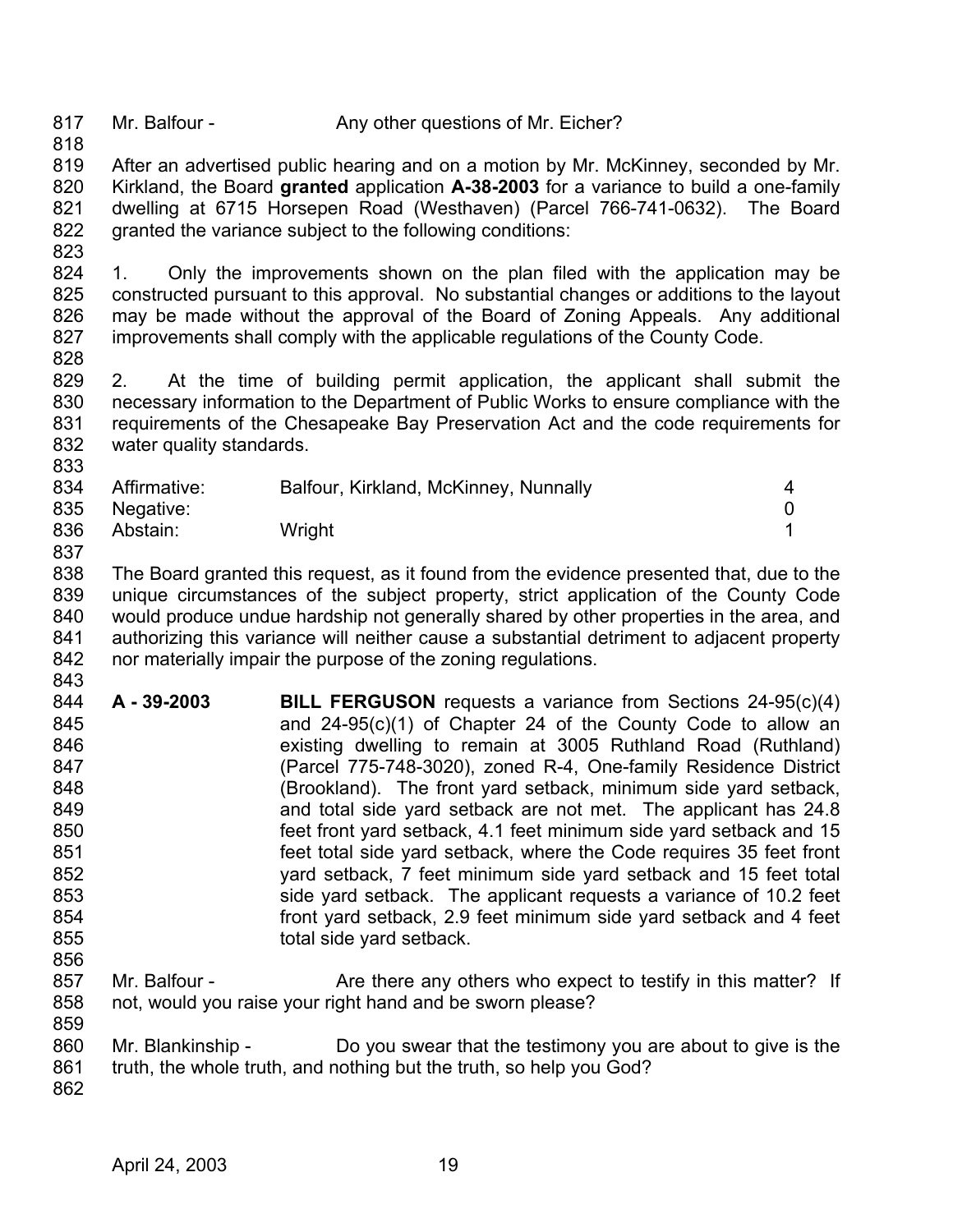863

Mr. Balfour - The Mr. Secretary, I'm going to excuse myself in this matter. Mr.

- 864 Wright will handle it.
- 865

866 867 868 869 870 871 872 873 874 875 876 877 878 879 Mr. Ferguson - I do. Good morning. I'm Bill Ferguson. This property, this is a plat that was established, as I understand it, in 1941, showing that these four lots were, I assume, zoned at that time and platted. Lots 1 and 2 and 4 are unimproved. Lot 3 does have an improvement on it, which we currently own, along with Lot 4. The existing house on Lot 3 was built in 1941, and that is the non-conforming property in question. I assume at that time, in 1941, that any sideline setback requirements were not in effect at that time as they are today. That is the problem, and we're hoping today that we can get this variance granted to clear up this matter. Do you need me to state – it says the front yard setback, the minimum side yard setback, and total side yard setbacks are not met. Right now we have a 24.8-foot front yard setback, a 4.1-foot minimum side yard setback, and a 15-foot total side yard setback. The Code requires a 35-foot front yard setback, a 7-foot minimum side yard setback, and a 15-foot total side yard setback. We're requesting a variance of 10.2 feet front yard, and a 2.9 minimum side yard, and 4 feet total side yard setback.

- 880
- 881 Mr. Wright - You're not requesting to do anything – you're just trying to
- 882 clear that up?
- 883

884 885 886 887 888 889 890 891 892 893 Mr. Ferguson - Just trying to clear that up. Again, the house was built in 1941. I'm not sure who platted the property in the four lots, but a lady named Ms. Watson built this house on Lot 3 in 1941 and lived there until just last July when we purchased the property. Subsequent to that time, she has passed on. We were just trying to clear that up. We also own Lot 2, which is to the left of Lot 3, and we determined that there was a problem with the setbacks on Lot 3 when we applied for a building permit on Lot 2, and that's when this all came about. We purchased Lot 2 from the Estate of Beatrice Watson, and at that time we determined that the variance was a problem on Lot 3. Obviously, we wouldn't have purchased Lot 2, or we would have purchased it subject to getting this variance cleared up, had we known.

894

895 896 897 Mr. Wright - This anyone here in opposition to this request? Would you come to the microphone. Mr. Ferguson, after he has his testimony, you can rebut.

- 898 899 900 901 Mr. Howard - My name is Grant Howard. I live in what would be Lot 5, and I just want a better understanding of if this is allowed. Would Mr. Ferguson be able to, or is he already able to, build a house on Lot 4, between Ms. Watson's house and my existing house?
- 902
- 903 904 905 906 Mr. Wright - You can answer that, Mr. Secretary, but I don't think that this would have anything to do with that, if he puts a house on it that conforms to the building code.
- 907 908 Mr. Howard - I was just hoping to get a better understanding.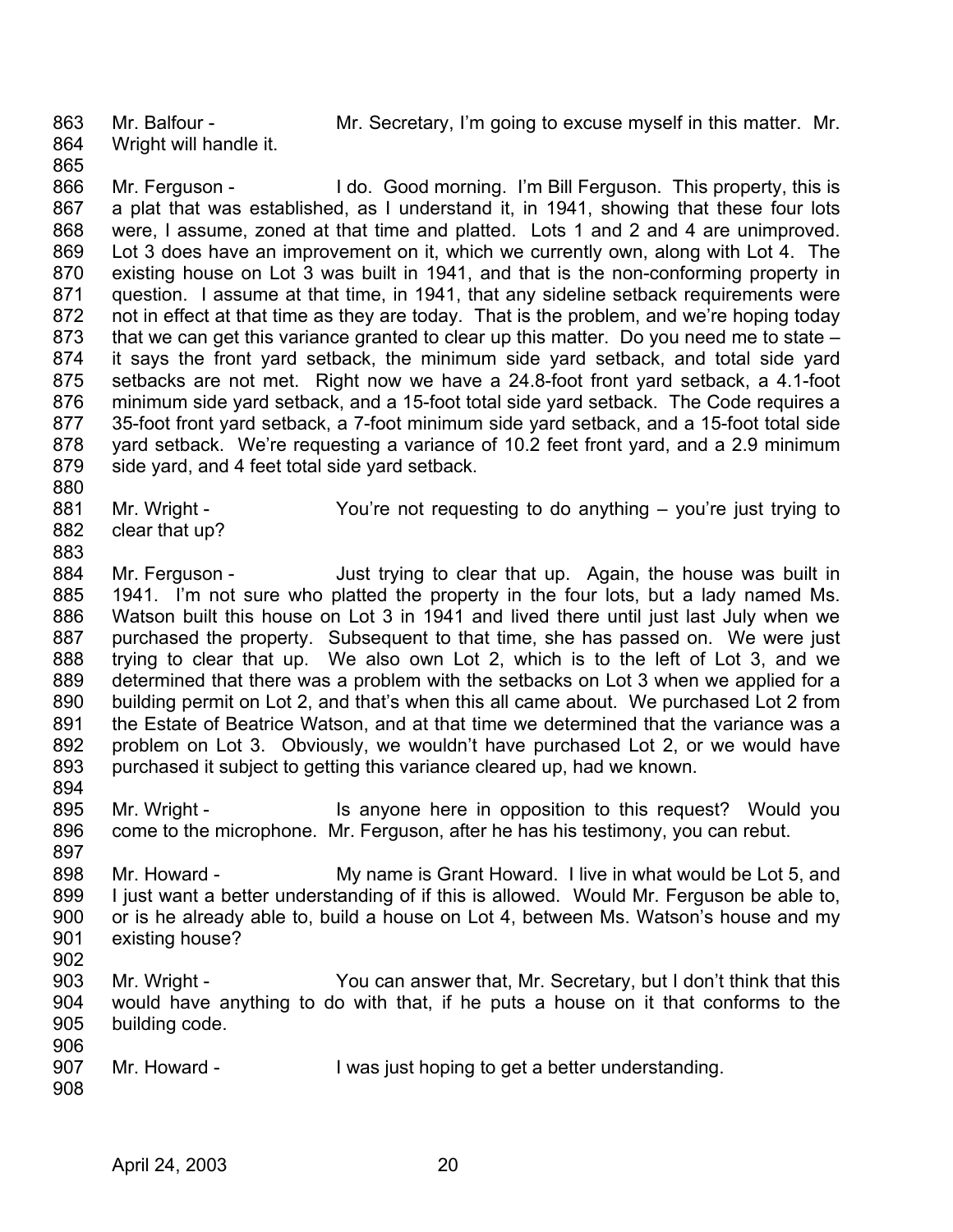| 909<br>910                      | Mr. Wright -      | Would you explain.                                                                                                                                                                                                                                                                                                                     |   |
|---------------------------------|-------------------|----------------------------------------------------------------------------------------------------------------------------------------------------------------------------------------------------------------------------------------------------------------------------------------------------------------------------------------|---|
| 911                             | Mr. Blankinship - | He could do that with or without this variance.                                                                                                                                                                                                                                                                                        |   |
| 912                             |                   |                                                                                                                                                                                                                                                                                                                                        |   |
| 913<br>914                      | Mr. Wright -      | He could do that anyhow.                                                                                                                                                                                                                                                                                                               |   |
| 915<br>916<br>917               | Mr. Howard -      | That's what I was hoping to understand, but if there was<br>some say that I could have, that's why I'm here missing work.                                                                                                                                                                                                              |   |
| 918<br>919<br>920<br>921        | Mr. Wright -      | I don't believe so. He's just trying to clear up something on<br>that other lot, but he could build on that without coming before this Board, as long as his<br>house complied with the requirements of the County. Anyone else? Anything further?                                                                                     |   |
| 922<br>923<br>924<br>925<br>926 |                   | After an advertised public hearing and on a motion by Mr. Kirkland, seconded by Mr.<br>Nunnally, the Board granted application A-39-2003 for a variance to build allow an<br>existing dwelling to remain at 3005 Ruthland Road (Ruthland) (Parcel 775-748-3020).<br>The Board granted the variance subject to the following condition: |   |
| 927<br>928<br>929               | 1.                | This variance applies only to the location of the existing dwelling. All other<br>applicable regulations of the County Code shall remain in force.                                                                                                                                                                                     |   |
| 930                             | Affirmative:      | Kirkland, McKinney, Nunnally, Wright                                                                                                                                                                                                                                                                                                   | 4 |
| 931                             | Negative:         |                                                                                                                                                                                                                                                                                                                                        | 0 |
| 932<br>933                      | Abstain:          | <b>Balfour</b>                                                                                                                                                                                                                                                                                                                         | 1 |
| 934                             |                   | The Board granted this request, as it found from the evidence presented that, due to the                                                                                                                                                                                                                                               |   |
| 935                             |                   | unique circumstances of the subject property, strict application of the County Code                                                                                                                                                                                                                                                    |   |
| 936                             |                   | would produce undue hardship not generally shared by other properties in the area, and                                                                                                                                                                                                                                                 |   |
| 937                             |                   | authorizing this variance will neither cause a substantial detriment to adjacent property                                                                                                                                                                                                                                              |   |
| 938                             |                   | nor materially impair the purpose of the zoning regulations.                                                                                                                                                                                                                                                                           |   |
| 939                             |                   |                                                                                                                                                                                                                                                                                                                                        |   |
| 940                             | A - 40-2003       | BECKY AND DAVID GLEBERMAN request a variance from                                                                                                                                                                                                                                                                                      |   |
| 941                             |                   | Sections 24-95(i)(2) and 24-94 of Chapter 24 of the County Code to                                                                                                                                                                                                                                                                     |   |
| 942                             |                   | build a two-story addition at 109 Gaymont Road (River Hills)                                                                                                                                                                                                                                                                           |   |
| 943                             |                   | (Parcel 757-734-2631), zoned R-1, One-family Residence District                                                                                                                                                                                                                                                                        |   |
| 944                             |                   | (Tuckahoe). The accessory structure location requirement and                                                                                                                                                                                                                                                                           |   |
| 945                             |                   | minimum side yard setback are not met. The applicants have 9.99                                                                                                                                                                                                                                                                        |   |
| 946                             |                   | feet minimum side yard setback, 5.5 feet setback from the primary                                                                                                                                                                                                                                                                      |   |
| 947                             |                   | structure, a detached accessory structure in the side yard, and 0.2                                                                                                                                                                                                                                                                    |   |
| 948                             |                   | feet accessory structure setback, where the Code requires 20 feet                                                                                                                                                                                                                                                                      |   |
| 949                             |                   | minimum side yard setback, 10 feet setback from the primary                                                                                                                                                                                                                                                                            |   |
| 950                             |                   | structure, detached accessory structures in the rear yard, and 3                                                                                                                                                                                                                                                                       |   |
| 951<br>952                      |                   | feet accessory structure setback. The applicants request a                                                                                                                                                                                                                                                                             |   |
| 953                             |                   | variance of 10.01 feet minimum side yard setback, 4.5 feet setback<br>from the primary structure, detached accessory structure in the side                                                                                                                                                                                             |   |
| 954                             |                   | yard, and 2.8 feet accessory structure setback.                                                                                                                                                                                                                                                                                        |   |
|                                 |                   |                                                                                                                                                                                                                                                                                                                                        |   |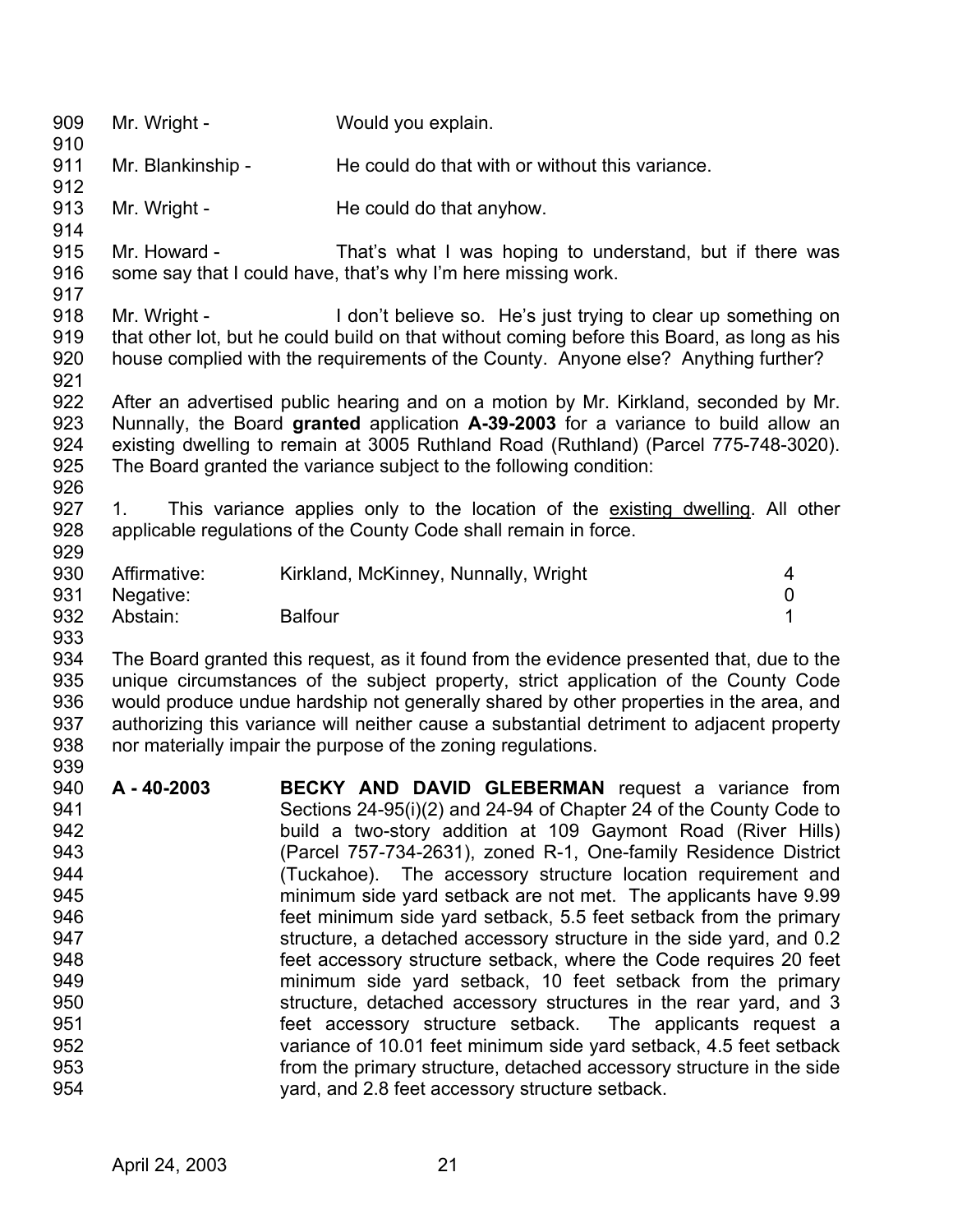956 957 Mr. Balfour - The Are there any others who expect to testify in this matter? If not, would you raise your right hand and be sworn please?

959 960 961 Mr. Blankinship - Do you swear that the testimony you are about to give is the truth, the whole truth, and nothing but the truth, so help you God?

962 963 964 965 966 967 968 969 970 971 972 973 974 Mr. Steele - I do. My name's Bob Steele; I'm the architect for Dave and Becky. They purchased this home at 109 Gaymont approximately four months ago. The original homeowner who constructed the house, approximately 50 years ago, had recently passed away, so they purchased it from his estate. We worked on a two-story addition for them and front porch. When we first talked with the County, we were of the belief that only the front porch would need a variance. However, when we had all the plans done and brought them into the County, we found out that apparently there are five cars worth of garages on the property, and those two garages, although they're detached, I guess it's the one to the left-hand side with the curser on it right now, never really complied with any of the community or the Henrico County ordinances. It's not that the Glebermans are doing any work on those. They're allowing them to remain, but I guess as part of getting a building permit issued on the two-story addition to the house, they need to have this matter cleared up.

976 Mr. Balfour - Any questions of Mr. Steele?

978 979 Mr. Wright - So the bottom line is, that by adding this new addition, you've put those garages in the side yard.

981 Mr. Steele - The I suppose that's what we did.

983 Mr. Wright - The You're not going to change anything?

985 986 987 Mr. Steele - The Right. From the street, it will still have the same appearance, other than putting in an enclosed front porch, but certainly the garage is beautiful, with a beautiful home of brick and slate.

- 989 Mr. Balfour - The garage is, if I understand it, brick too.
- 991 Mr. Steele - Yes, beautiful garages.
- 993 Mr. Wright - You don't want to tear them down, do you?
- 995 996 Mr. Balfour - I represented the seller in that case. That's a nice home. Anyone have any questions of Mr. Steele? Thank you.

998 999 After an advertised public hearing and on a motion by Mr. Wright, seconded by Mr. McKinney, the Board **granted** application **A-40-2003** for a variance to build a two-story

955

958

975

977

980

982

984

988

990

992

994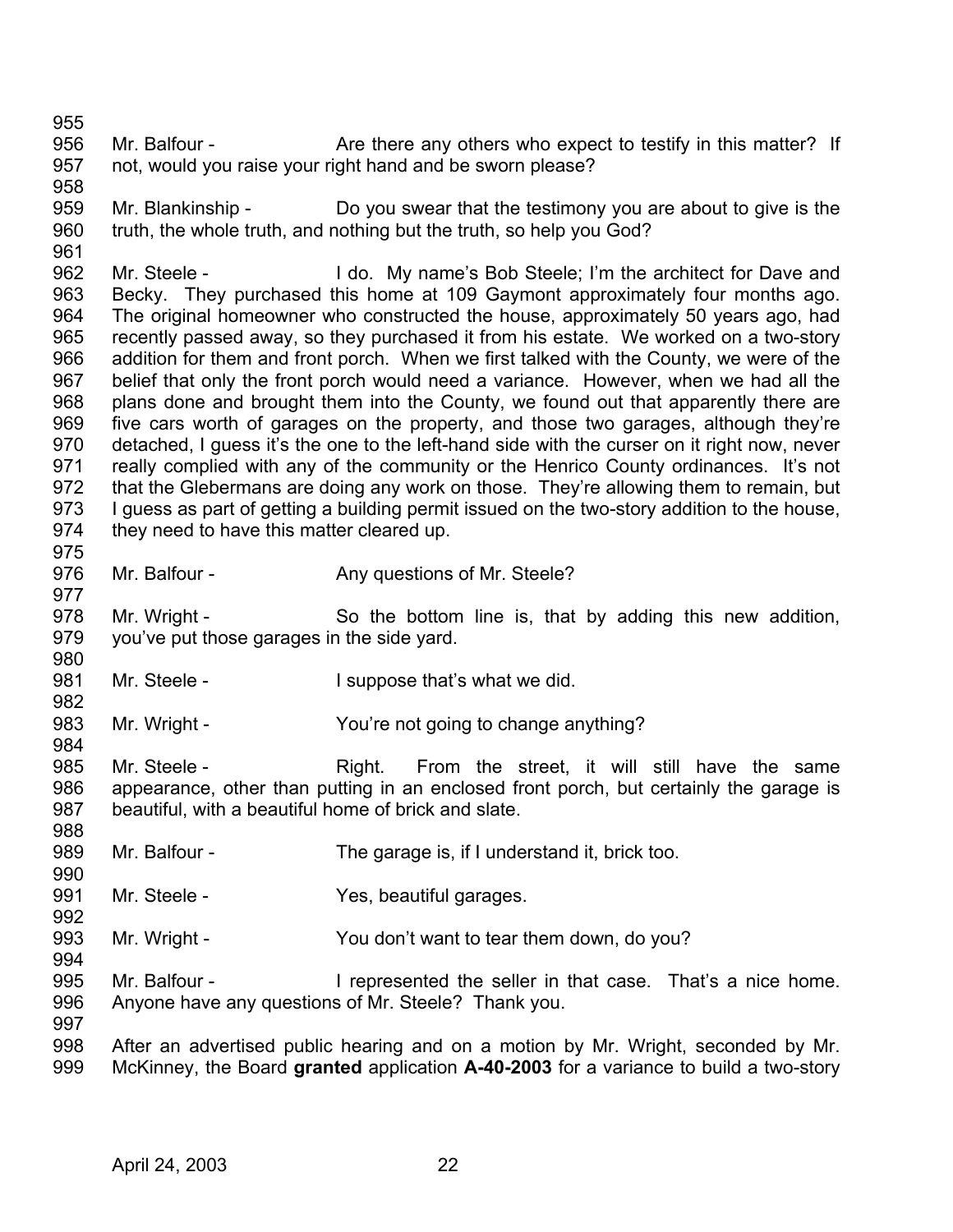1000 1001 addition at 109 Gaymont Road (River Hills) (Parcel 757-734-2631). The Board granted the variance subject to the following conditions:

1002

1003 1004 1005 1006 1007 1. Only the improvements shown on the plan filed with the application may be constructed pursuant to this approval. No substantial changes or additions to the layout may be made without the approval of the Board of Zoning Appeals. Any additional improvements shall comply with the applicable regulations of the County Code.

1008 1009 2. The new construction shall match the existing dwelling as nearly as practical.

| Affirmative: | Balfour, Kirkland, McKinney, Nunnally, Wright | 5 |
|--------------|-----------------------------------------------|---|
| Negative:    |                                               |   |
| Absent:      |                                               |   |
|              |                                               |   |

1013

1027

1030

1037

1014 1015 1016 1017 1018 1019 The Board granted this request, as it found from the evidence presented that, due to the unique circumstances of the subject property, strict application of the County Code would produce undue hardship not generally shared by other properties in the area, and authorizing this variance will neither cause a substantial detriment to adjacent property nor materially impair the purpose of the zoning regulations.

- 1020 1021 1022 1023 1024 1025 1026 **A - 41-2003 CHARLES GLEN LLC** requests a variance from Section 24-95(c)2 of Chapter 24 of the County Code to build a one-family dwelling at 1900 Cornell Avenue (Crestview) (Parcel 765-743-2090), zoned R-4AC, One-family Residence District (Conditional) (Three Chopt). The rear yard setback is not met. The applicant has 24.6 feet rear yard setback, where the Code requires 25 feet rear yard setback. The applicant requests a variance of 0.4 feet rear yard setback.
- 1028 1029 Mr. Balfour - The Are there any others who expect to testify in this matter? If not, would you raise your right hand and be sworn please?
- 1031 1032 1033 Mr. Blankinship - Do you swear that the testimony you are about to give is the truth, the whole truth, and nothing but the truth, so help you God?
- 1034 1035 Mr. Balfour - The Mr. Secretary, I need to excuse myself from this matter.
- 1036 Mr. Wright - Please state your name for the record.
- 1038 1039 1040 1041 1042 1043 1044 1045 Mr. Lewis - The Mull do. My name is Monte Lewis; I'm with Lewis and Associates. We represent the applicant; we're the civil engineers on this project. This is an older subdivision which we have demo'd all the houses on, and we're going back and building new houses on these lots. This particular lot, because it's on the corner and we have less frontage on Staunton than we do on Cornell, Staunton is actually the front of the lot, according to the ordinance, although when you look at the lot, it looks like Cornell wants to be the front. We are situating the house so that it does front on Cornell. If Cornell was the front by definition, we wouldn't be before you because we'd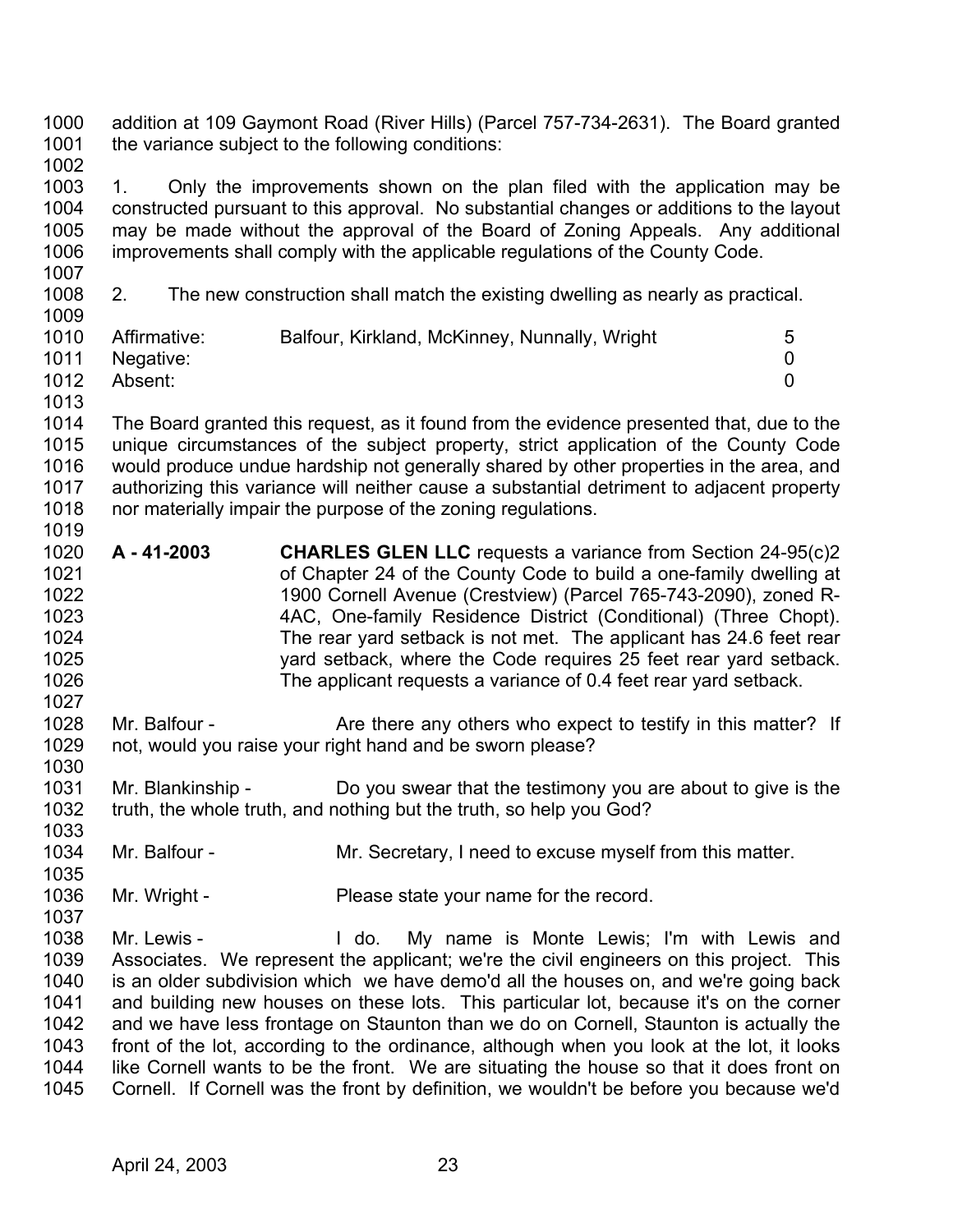1046 1047 1048 1049 have a side yard setback of 12 feet, instead of the 25 that you see in the plat. What we want to build is this house that has a two-car garage. The total square footage is 2,686. Of that, 480 square feet are these garages, and the garages are the ones that are over by .4 of a foot to the rear setback.

1051 1052 Mr. Wright - That's the rear corner of the garage only, is that right?

1053 1054 1055 1056 1057 1058 1059 Mr. Lewis - The Yes sir, that's correct. The front meets the setback, and presently there's not a house built on Lot 17. I don't believe there's one built on Lot 16. One is under construction on 16. Charles Glen owns all these lots adjacent to this project. Just for clarification, when we first started this project, and that is over 250 lots, we found that we have a smaller model that does not have a garage, but in this back section, all of the houses have a garage to provide a little more parking space, plus a nicer house.

1061 1062 1063 1064 Mr. Wright - If those gentlemen decide to speak, are you in opposition or in favor? Anyone else desire to speak? That concludes the case. Thank you very much.

1065 1066 1067 1068 1069 After an advertised public hearing and on a motion by Mr. Wright, seconded by Mr. Kirkland, the Board **granted** application **A-41-2003** for a variance to build a one-family dwelling at 1900 Cornell Avenue (Crestview) (Parcel 765-743-2090). The Board granted the variance subject to the following condition:

1070 1071 1072 1073 1074 1075 1. Only the improvements shown on the plan filed with the application may be constructed pursuant to this approval. No substantial changes or additions to the layout may be made without the approval of the Board of Zoning Appeals. Any additional improvements shall comply with the applicable regulations of the County Code.

| 1076 | Affirmative: | Kirkland, McKinney, Nunnally, Wright |  |
|------|--------------|--------------------------------------|--|
| 1077 | Negative:    |                                      |  |
| 1078 | Abstain:     | <b>Balfour</b>                       |  |

1080 1081 1082 1083 1084 1085 The Board granted this request, as it found from the evidence presented that, due to the unique circumstances of the subject property, strict application of the County Code would produce undue hardship not generally shared by other properties in the area, and authorizing this variance will neither cause a substantial detriment to adjacent property nor materially impair the purpose of the zoning regulations.

- 1086 1087 1088 1089 1090 1091 **UP- 7-2003 RICHMOND MONTESSORI SCHOOL** requests a temporary conditional use permit pursuant to Section 24-116(c)(1) of Chapter 24 of the County Code to install two temporary classrooms at 499 N. Parham Road (Parcel 752-737-6676), zoned R-2 and R-3, Onefamily Residence District (Tuckahoe).
	- April 24, 2003 24

1050

1060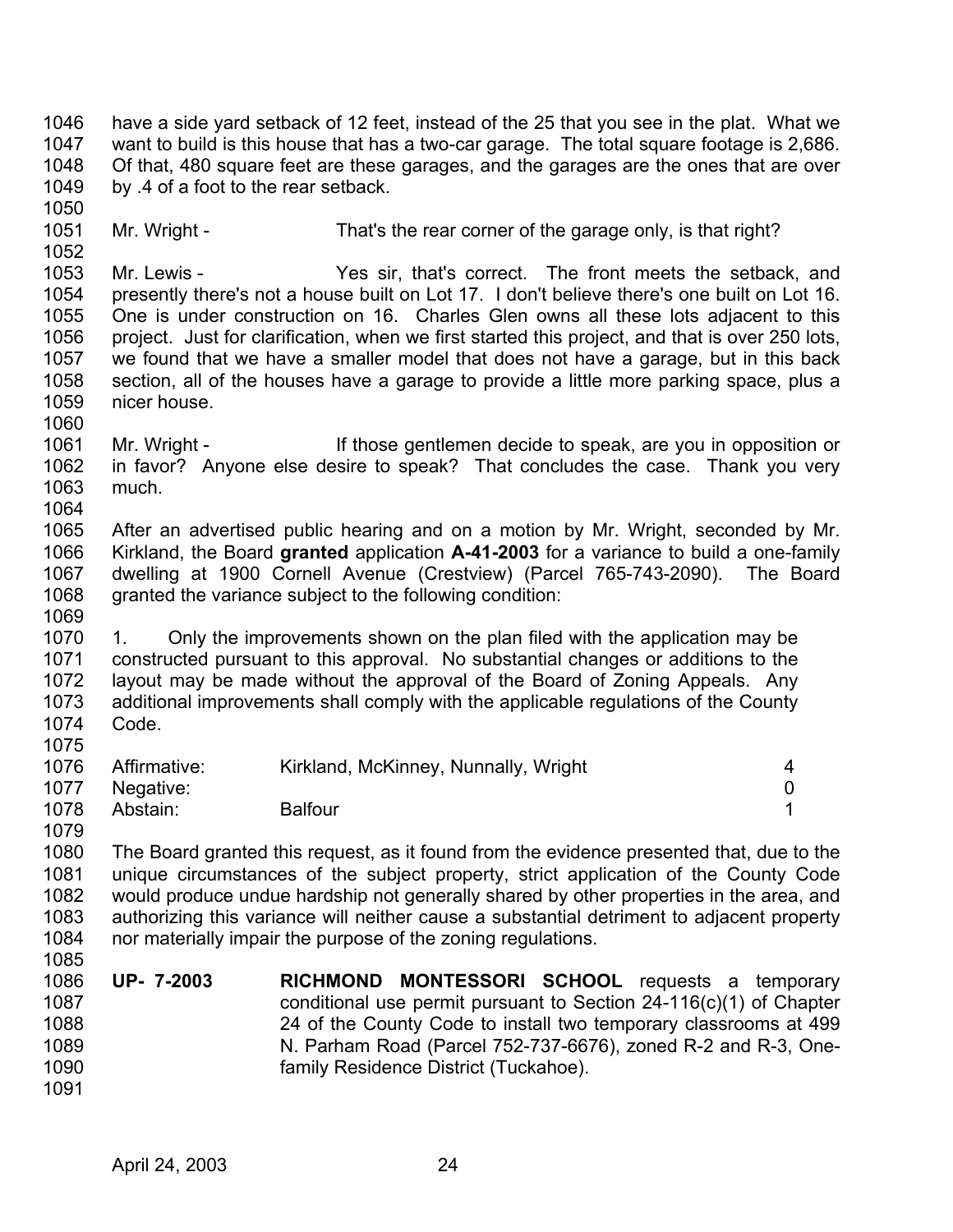1092 1093 Mr. Balfour - The Are there any others who expect to testify in this matter? If not, would you raise your right hand and be sworn please?

1094

1108

1113

1116

1121

1125

1095 1096 1097 Mr. Blankinship - Do you swear that the testimony you are about to give is the truth, the whole truth, and nothing but the truth, so help you God?

1098 1099 1100 1101 1102 1103 1104 1105 1106 1107 Mr. Ackerman - I do. My name is Ron Ackerman. I'm the head of school at Richmond Montessori School, and what we're asking for is a conditional use permit to put two modular units on the property, which would allow us to expand our early childhood program, which is three-, four-, and five-year-olds, to give us some much needed space for our specialty classes, which I'm referring to as music, art, foreign language, those classes. So we're requesting allowing two modular units to be on the property. We've hired an architectural firm, 3 North, they used to be Bond Hugo Farley, to do a master site plan for us, take into consideration the programmatic and enrollment needs for the future. We request this use permit to allow us time to address the current need, as well as to fully develop a plan for future structures on the site.

1109 1110 1111 1112 Mr. Balfour - The Have you read the restrictions on the report. Are these pictures some sort of computer depiction of what they're going to look like, Mr. Secretary, or are they some that already exist? That's what the applicant submitted to us; I took it to be examples.

1114 1115 Mr. Ackerman - Yes, it's an example from the modular unit, would be a new unit from Resun Modular Units, and that's just the example that they had given us.

1117 1118 1119 Mr. Balfour - You're talking about two, rather than four, or five, or however many they've got in this picture?

1120 Mr. Ackerman - Thes. That's some other site.

1122 1123 1124 Mr. Wright - I take it from what we have here, that these would be screened, with shrubbery, trees, and fence, so that it would not be visible from adjoining property?

1126 1127 1128 1129 1130 1131 1132 1133 1134 Mr. Ackerman - I think what's being referred to in the report from the staff here at Henrico, is that the border of our property currently already has a tree border, all the way around the property, actually on all three sides. On the bottom side of this particular property, that's a six-foot wood fence, and then along the back side of the property is a tree line. There really aren't any trees particularly along that back section. There's a six-foot fence right where the cursor is right now. That section of the neighbors behind us, those two lots have houses on them, but the two houses where the cursor is now, it would be very difficult for them to even see these modular units because of where they're placed.

- 1135
- 1136 Mr. Balfour - Is one a little larger than the other?
- 1137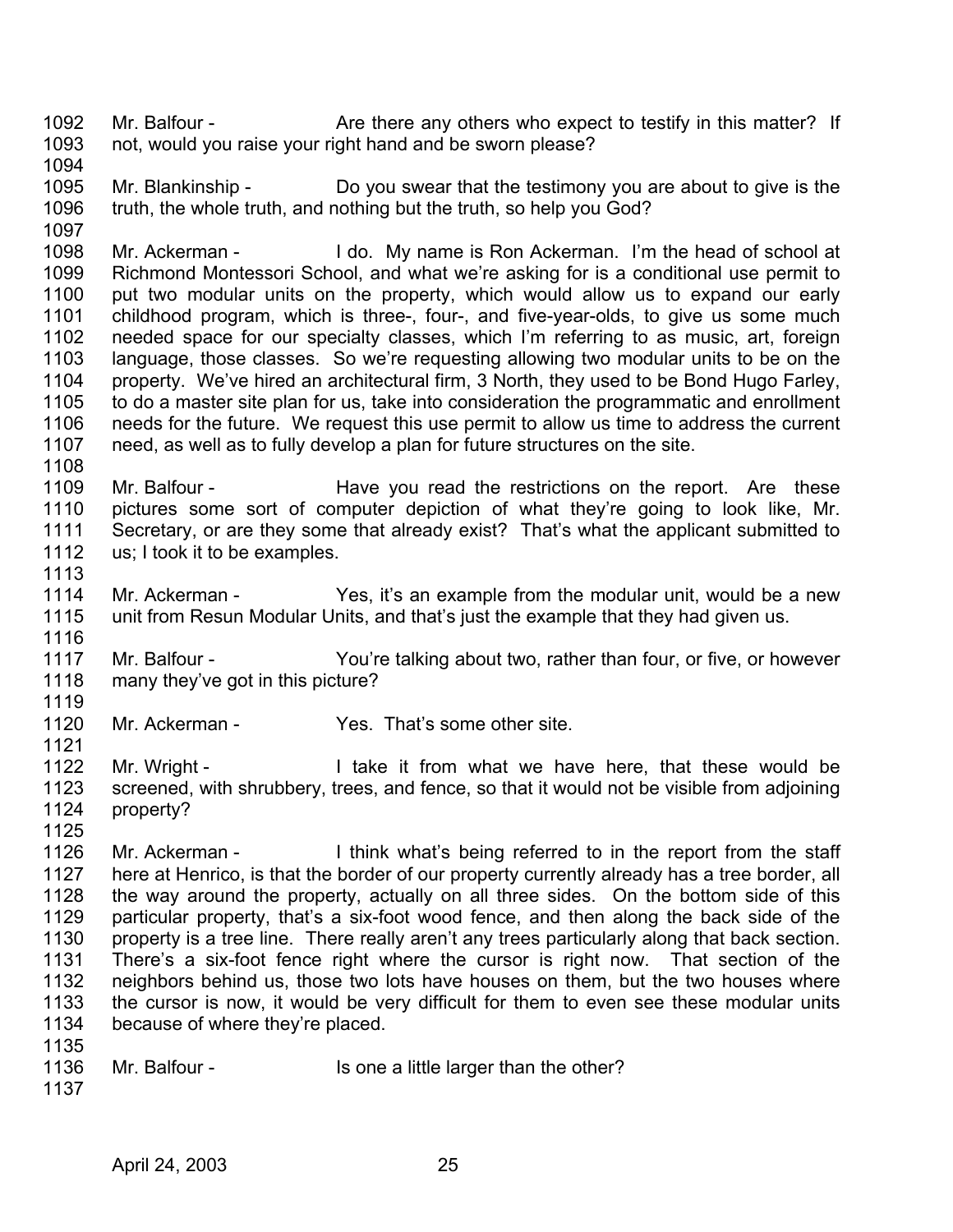1138 1139 1140 1141 1142 1143 1144 1145 1146 1147 1148 1149 1150 1151 1152 1153 1154 1155 1156 1157 1158 1159 1160 1161 1162 1163 Mr. Ackerman - Yes, the one that would be placed up in the end of the culde-sac parking lot is larger and would probably be divided. That would be the one that we would use for the specialty classes. Mr. Balfour - The other one, as I recall, is more to the left. Mr. Ackerman - Yes, it's a little bit more. We actually had Henrico County's inspector out, and we wanted to get it as close to the existing building as we could, and with a one-hour rated wall on what would be the closest side to the building. It would allow us to put it five feet from the building. Mr. Balfour - Talk to me a second about the one at the end of the cul-desac. What kind of buffer do you have to the right that goes along your property line? Mr. Ackerman - Essentially it's a chain link fence. Directly in front of that space, which would be up, is a soccer field, and then there's a chain link fence along the back side, and then the property drops off probably at least twelve feet, down an embankment. At the bottom of that embankment are trees that have been there a long time, so that's the only screening. Mr. McKinney - The Mr. Ackerman, will these trailers have restroom facilities? Mr. Secretary, I think we probably need to add a condition # 5, for the sanitary services. Mr. Blankinship - Yes, I think you're right. Mr. McKinney - Also, condition # 2, you said "The trailer ..........," and you probably should have said "The trailers  $\ldots$ .......," and in # 4, "The trailers shall be removed, instead of singular. 1164 1165 1166 1167 1168 1169 1170 1171 1172 1173 1174 1175 1176 1177 1178 1179 1180 1181 1182 1183 Mr. Blankinship - You're certainly right. Mr. Ackerman, how do you plan on handling the sewage from the bathroom? Connected to the system, or ............? Mr. Ackerman - At this time we're not certain. We didn't fully explore that; it either will be a separate unit, meaning a pump-out unit, or it will be attached to our current system. We think we're okay preliminarily, particularly the one that is closest to the building. That one can be attached; we're not certain on the one that's in the cul-desac. Mr. Blankinship - Mr. McKinney, would you like just the standard condition saying it has to be something approved by the Health Department? Mr. McKinney - Right, just the standard condition we usually use. Mr. Ackerman - Think in the conditions also, I think it was just a misstatement – it said that we would have to give a plan by July 1, 2004 regarding how we are going to deal with the "office" space.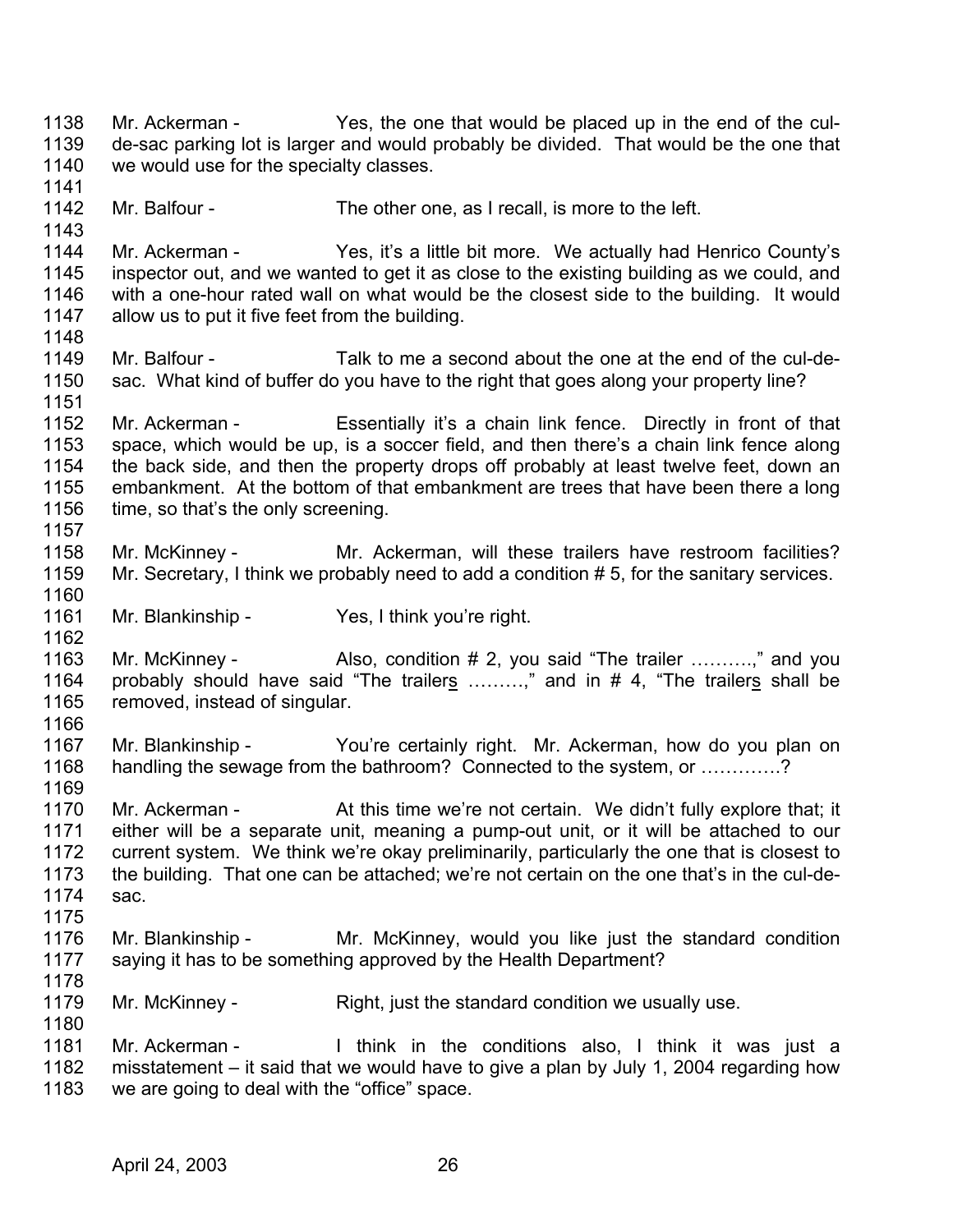1184

1185 1186 1187 1188 1189 Mr. Blankinship - No, that is correct. Let me explain that to you. We've had many applications for requests like this for a two-year temporary use permit, and after about a year and nine months, we get a call asking how do I extend that two years. The answer is, you can't.

1190 1191 1192 1193 1194 1195 1196 1197 1198 1199 1200 1201 1202 1203 1204 1205 1206 1207 1208 1209 1210 1211 1212 1213 1214 1215 1216 1217 1218 1219 1220 1221 1222 1223 1224 1225 1226 1227 1228 1229 Mr. Wright - But this says "permanent office space." Mr. Ackerman - I'm just referencing the fact that it says "office" space. Mr. Blankinship - Rather than "office," it should say "classroom." Mr. Wright - You understand that these trailers must be removed before July 31, 2005. Mr. Ackerman - Yes I do. Mr. Blankinship - And we want a plan after one year of how they're going to be removed. Mr. Ackerman - Right, a permanent plan. If I understand what was said, was that another condition would be written in that says that the sewage would be ………….. Mr. Balfour - The Related to the sewage, and correcting singular to plural "trailers," and stating that it's a classroom, not an office. Mr. McKinney - The Mr. Ackerman, you may check with the Health Inspector. If you have restrooms that are within, I think, 300 feet, you may not be required to put restrooms in there, if they're accessible within 300 feet of these facilities. Mr. Ackerman - We probably would not do that. We probably would put in. Mr. Kirkland - What age group did you say, three to five? You'd need them inside. Mr. Balfour - Any more questions at this time of Mr. Ackerman? Mr. Ackerman, you'll get a chance to say something else again. Yes sir, did you want to testify? You've already been sworn, but would you state your name and spell it, please. Mr. Sjovold - Erling Sjovold, and we reside at 16 Bridgehampton Place. Mr. Balfour - Is that # 16 on our map? Mr. Sjovold - Yes. My concern is largely with building B, which is the largest of the buildings at the top there, at the cul-de-sac of the property. It will essentially look into the back side of our house and into our bathroom windows. We're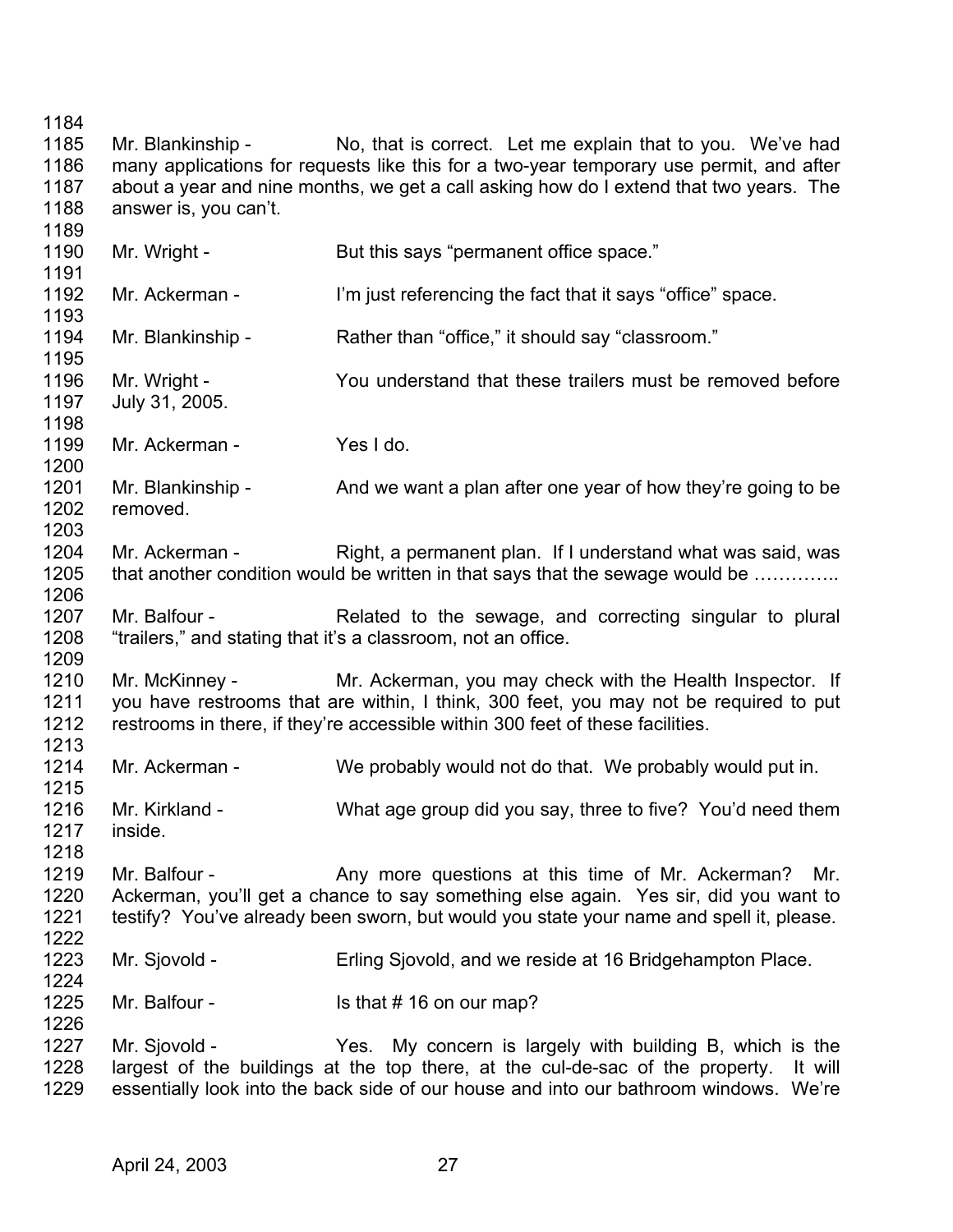1230 1231 1232 1233 1234 1235 1236 1237 1238 1239 1240 1241 1242 1243 1244 1245 1246 concerned about a certain amount of lost privacy, and our main concern, I think, is that, just for the temporary structures, that the tree screen that is there, or the buffer, is minimal at best. There are some trees that were trimmed down last year, and in the winter, particularly, we look onto the back lot with the buses, and I have no idea about the size of the structure coming in, but it will be looking in right over our property. I guess I can be assured that it's at a two-year maximum. One thing we were hoping was that there could be some additional trees put in or something, at least for the temporary structures, to diminish some of the appearance. The other thing, and this is just a question of how a temporary use permit works. My wife and I are particularly concerned is if approval of this can be read as tacit approval for where the permanent structures go. I have no idea of where the permanent structures might go, and I'm not sure it's appropriate to tie that to this, but in the event that it is, we were mostly concerned about where the permanent structures go, because there doesn't seem to be a lot of room for expansion except for where these temporary structures are. We would definitely be opposed to any permanent structure that would be on the high end of the property like that.

- 1247 1248 1249 Mr. Balfour - That's not really before us today, but I'm sure Mr. Ackerman would be glad to tell you. I'd be surprised if they could put it that far from the main building.
- 1251 1252 1253 Mr. Sjovold - It was just a question. I'm here partly to voice some concerns and I think also to be informed.
- 1254 1255 1256 1257 Mr. Balfour - Think what you're saying is that you're not necessarily opposed to this temporary, because you know it's temporary, but secondly, you're concerned about the buffer area.
- 1258 1259 Mr. Sjovold - I'm concerned about the buffer and just about if approval of a temporary conditional use permit can be read subsequently as a tacit approval.
- 1261 1262 1263 1264 Mr. Balfour - No, it has nothing to do with where the permanent buildings are going to be, or the location, or anything else. Could be on the other side for all we know. But he may tell you what he's going to do. Second, we'll ask him about the buffer.
- 1266 1267 1268 Mr. Wright - He would have to go through and plan a POD with the Planning Commission on that; that's a separate item. This would have no bearing on that whatsoever.
- 1269 1270 1271 1272 Mr. Sjovold - **In that case, I guess we'll leave it mostly to the aesthetic** quality of the temporary structures, just because the property does elevate the biggest structures there, and it starts to look down into our property.
	- 1274 1275 Mr. Balfour - Suppose, and I'm just thinking out loud, I don't know what he'll think of it, if it's two years, maybe they could put some sort of buffer around the

1250

1260

1265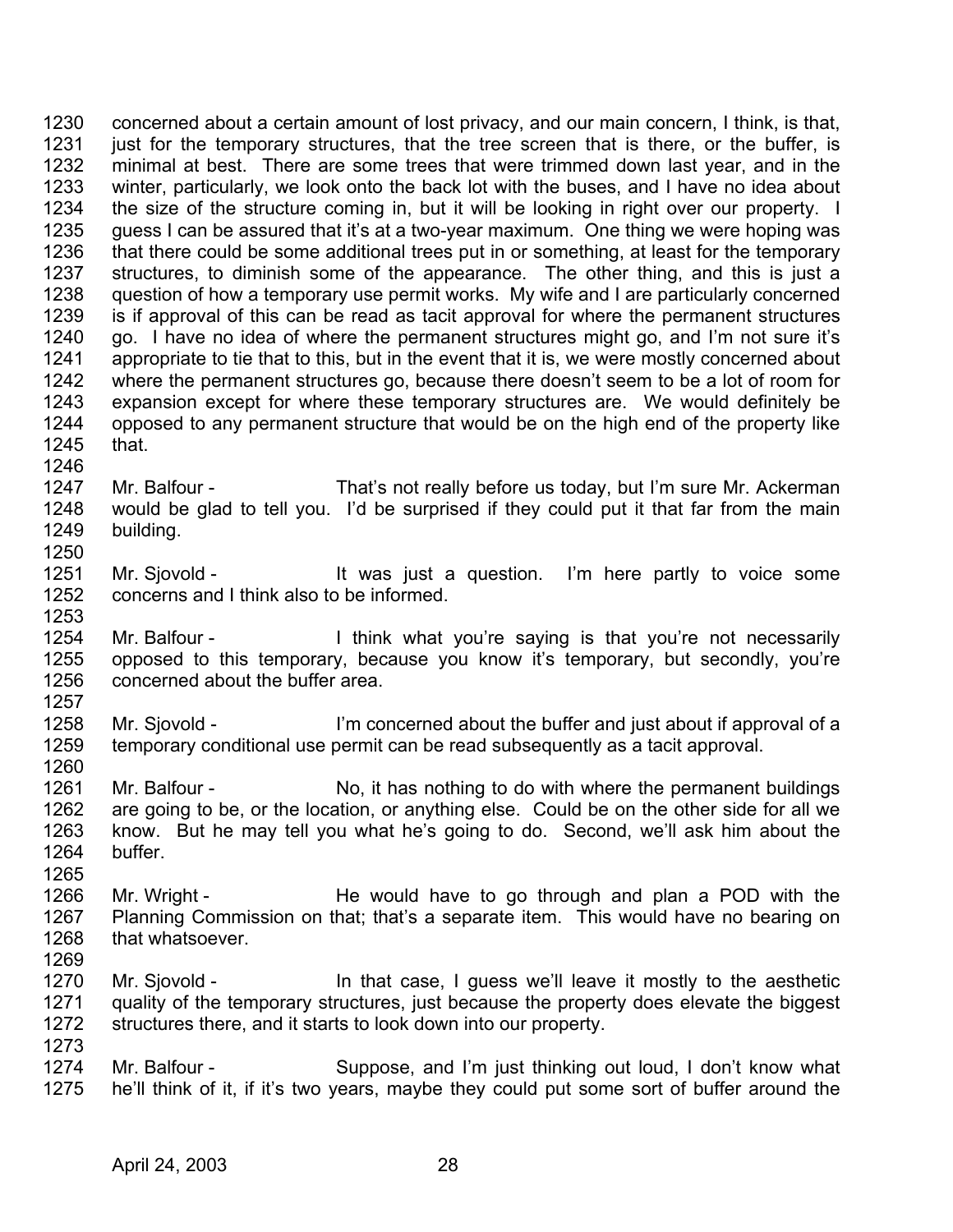1276 1277 trailer itself.

1281

- 1278 1279 1280 Mr. Sjovold - That's actually what my wife and I were thinking it might be, if it's easy to do. I was thinking maybe some Leyland cypresses or something to soften it, we would really greatly appreciate it.
- 1282 1283 1284 Mr. Balfour - The You can get those at K-Mart or somewhere really cheap; let's ask him about that. Is there anything else that you want to say about that?
- 1285 Mr. Sjovold - No, other than that.
- 1286 1287 1288 1289 1290 1291 1292 1293 1294 Mr. Ackerman - I'm not sure if it was his wife who spoke with me a couple of days ago. I understand the situation; that's why I mentioned the property falls off, so essentially the house that the gentleman lives in is considerably lower, which probably would put their second floor more in line with looking at the structure and the soccer field. Essentially, it is also true that given the positioning, there is foliage on the trees, but the foliage is high, and generally speaking, the trunk of the tree doesn't provide much privacy.
- 1295 Mr. Balfour - Not in the wintertime.
- 1297 1298 1299 1300 1301 1302 1303 1304 1305 1306 1307 1308 1309 1310 1311 Mr. Ackerman - In the wintertime it's least protected. I did mention, if it was his wife on the phone, that we would look at some type of screening. My only concern was given the temporary conditions, that I didn't know if anything would grow significantly to screen it off in the short term, but if we can find something to put along the border side. We also, in terms of privacy, can, I think, address that in terms of where the windows are placed on that particular trailer. Since these are going to be new trailers, we have some control over the window placement so that they're not in that direction toward the gentleman's house. I think we can address that. In terms of the other question, in terms of our long term plans, we are just developing them now, but I would have to say at this point that the current placement of the modular units is unrelated to where we may build buildings in the future. What we were confronted with, is given the topography of the property, there essentially were very few places that we could place a modular unit without doing significant work on the land, in terms of leveling off in spots. We had a gentleman out there walk all around, and he said these were the two places.
- 1312 1313 1314 1315 1316 1317 Mr. Balfour - All right sir. We understand. Maybe if you put up some sort of fast growing, inexpensive shrubbery around your trailer, he'll work with you when you go to your plan of development. Any questions of Mr. Ackerman? Maybe you and he can get together and talk about something that will suit both of you, if we approve it.
- 1318 1319 1320 1321 After an advertised public hearing and on a motion by Mr. Wright, seconded by Mr. McKinney, the Board **granted** application **UP-7-2003** for a temporary conditional use permit to install two temporary classrooms at 499 N. Parham Road (Parcel 752-737- 6676). The Board granted the use permit subject to the following conditions: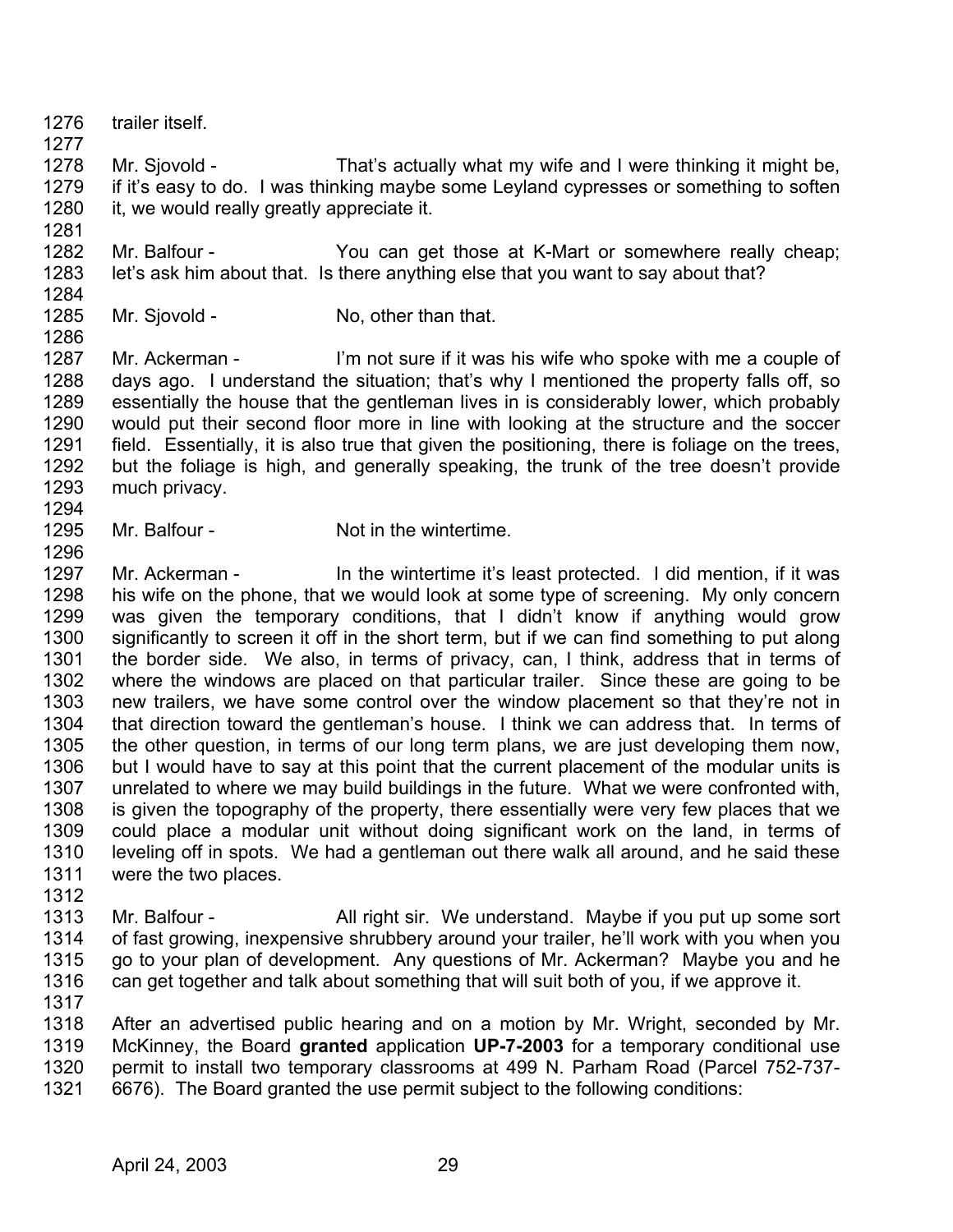1322 1323 1324 1325 1326 1327 1. Only the improvements shown on the plan filed with the application may be constructed pursuant to this approval. No substantial changes or additions to the layout may be made without the approval of the Board of Zoning Appeals. Any additional improvements shall comply with the applicable regulations of the County Code.

1328 1329

2. The trailers shall not be placed on the property before August 1, 2003.

1330 1331 1332 3. The trailers shall be served by a sanitation system approved by the health department.

1333 1334 1335 1336 4. The trailer closer to Bridgehampton Court shall be sited to minimize the impact of windows on the adjacent one-family dwellings, and shall be screened with landscaping approved by the Planning Office.

1337 1338 1339 5. On or before July 31, 2004 the applicant shall submit a report to the Planning Office describing their plans for permanent classroom space.

1340 1341 1342 6. The trailers shall be removed from the property on or before July 31, 2005, at which time this permit shall expire. This permit shall not be renewed.

| 1343 | Affirmative: | Balfour, Kirkland, McKinney, Nunnally, Wright | 5 |
|------|--------------|-----------------------------------------------|---|
| 1344 | Negative:    |                                               |   |
| 1345 | Absent:      |                                               |   |
| 1346 |              |                                               |   |

1347 1348 1349 The Board granted the request because it found the proposed use will be in substantial accordance with the general purpose and objectives of Chapter 24 of the County Code.

- 1350 1351 1352 1353 1354 1355 1356 1357 1358 1359 1360 1361 1362 **A - 43-2003 S. AFTON QUINN** requests a variance from Section 24-95(i)(2) of Chapter 24 of the County Code to build a one-story addition on the existing deck at 5923 Old Orchard Road (Chamberlayne Farms) (Parcel 789-752-8698), zoned R-2A, One-family Residence District (Fairfield). The accessory structure location requirement is not met. The applicant has an existing detached garage in the rear yard 3 feet from the principal building. Construction of a proposed addition will place the existing garage within the side yard, where the Code allows an accessory structure in the rear yard and requires it to be 10 feet from the principal structure. The applicant requests a variance to keep the garage in the side yard, and a variance of 7 feet accessory structure setback.
- 1363 1364 Mr. Balfour - The Are there any others who expect to testify in this matter? If not, would you raise your right hand and be sworn please?

1366 1367 Mr. Blankinship - Do you swear that the testimony you are about to give is the truth, the whole truth, and nothing but the truth, so help you God?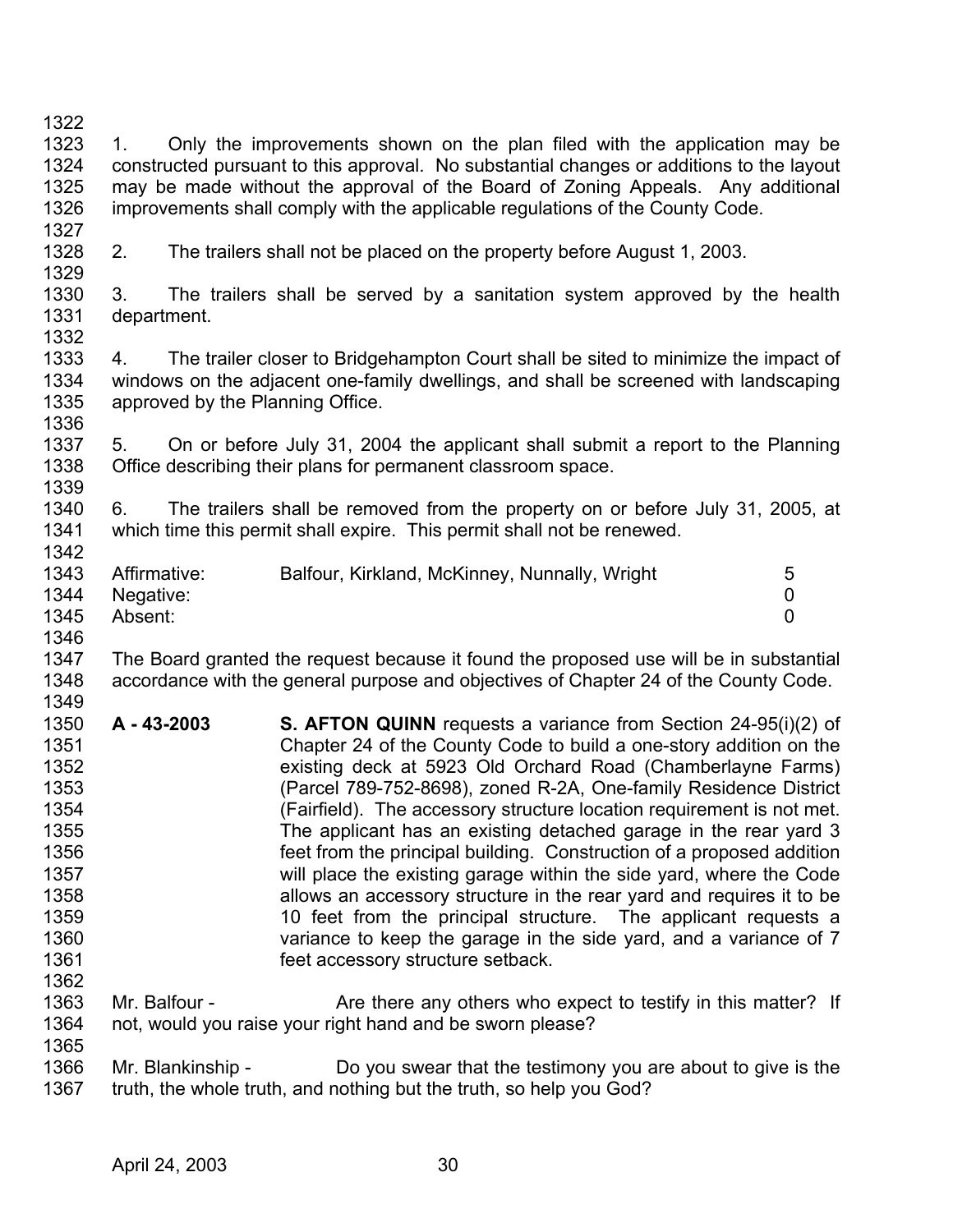1369 1370 1371 1372 1373 1374 1375 1376 1377 1378 1379 1380 1381 1382 Mr. Quinn - I do. I'm Afton Quinn. My wife and I live in Ginter Park in a two-story house. She had two hip replacements, so we decided that we needed to be off the stairs and on one level, so we sold our house and bought the house at 5923 Old Orchard and moved in, in June of last year. Our goal from the very beginning was to put a room on the deck. There are two decks, an upper and a lower, and so we wanted to put the room on the upper deck, because we actually did need more space. We downsized considerably. We needed more space, a living room, and we expect this to be our last home, so we want to be as comfortable as we can. We had no idea what was involved; the previous homeowners, the inspector, and the contractors who've looked at it have thought that it was a possibility or thought that it could be done. We did not know about the ordinance that moved the garage if we covered the deck. So we're requesting the variance in order to put a Florida room on that upper deck. I've talked to the neighbors that you sent notices to. All of them are completely in support of us doing this, and all have signed letters to that effect.

- 1384 Mr. Balfour - The Multimoks like they've got you surrounded. Any questions of 1385 Mr. Quinn? All right sir, thank you. Sir, did you have anything to add? *(Nothing at all)* 1386
- 1387 1388 1389 1390 After an advertised public hearing and on a motion by Mr. McKinney, seconded by Mr. Wright, the Board **granted** application **A-43-2003** for a variance to build a one-story addition on the existing deck at 5923 Old Orchard Road (Chamberlayne Farms) (Parcel 789-752-8698). The Board granted the variance subject to the following conditions:

1392 1393 1394 1395 1. Only the improvements shown on the plan filed with the application may be constructed pursuant to this approval. No substantial changes or additions to the layout may be made without the approval of the Board of Zoning Appeals. Any additional improvements shall comply with the applicable regulations of the County Code.

1396 1397 2. The new construction shall match the existing dwelling as nearly as practical.

| 1399 | Affirmative:   | Balfour, Kirkland, McKinney, Nunnally, Wright | 5 |
|------|----------------|-----------------------------------------------|---|
|      | 1400 Negative: |                                               |   |
| 1401 | Absent:        |                                               |   |

1403 1404 1405 1406 1407 The Board granted this request, as it found from the evidence presented that, due to the unique circumstances of the subject property, strict application of the County Code would produce undue hardship not generally shared by other properties in the area, and authorizing this variance will neither cause a substantial detriment to adjacent property nor materially impair the purpose of the zoning regulations.

1409 1410 1411 1412 1413 **A - 44-2003 CHERYL JENNINGS** requests a variance from Section 24-9 of Chapter 24 of the County Code to build a one-family dwelling at 8415 Strath Road (Parcel 817-684-5605), zoned A-1, Agricultural District (Varina). The public street frontage requirement is not met. The applicant has 0 feet public street frontage, where the Code

1368

1383

1391

1398

1402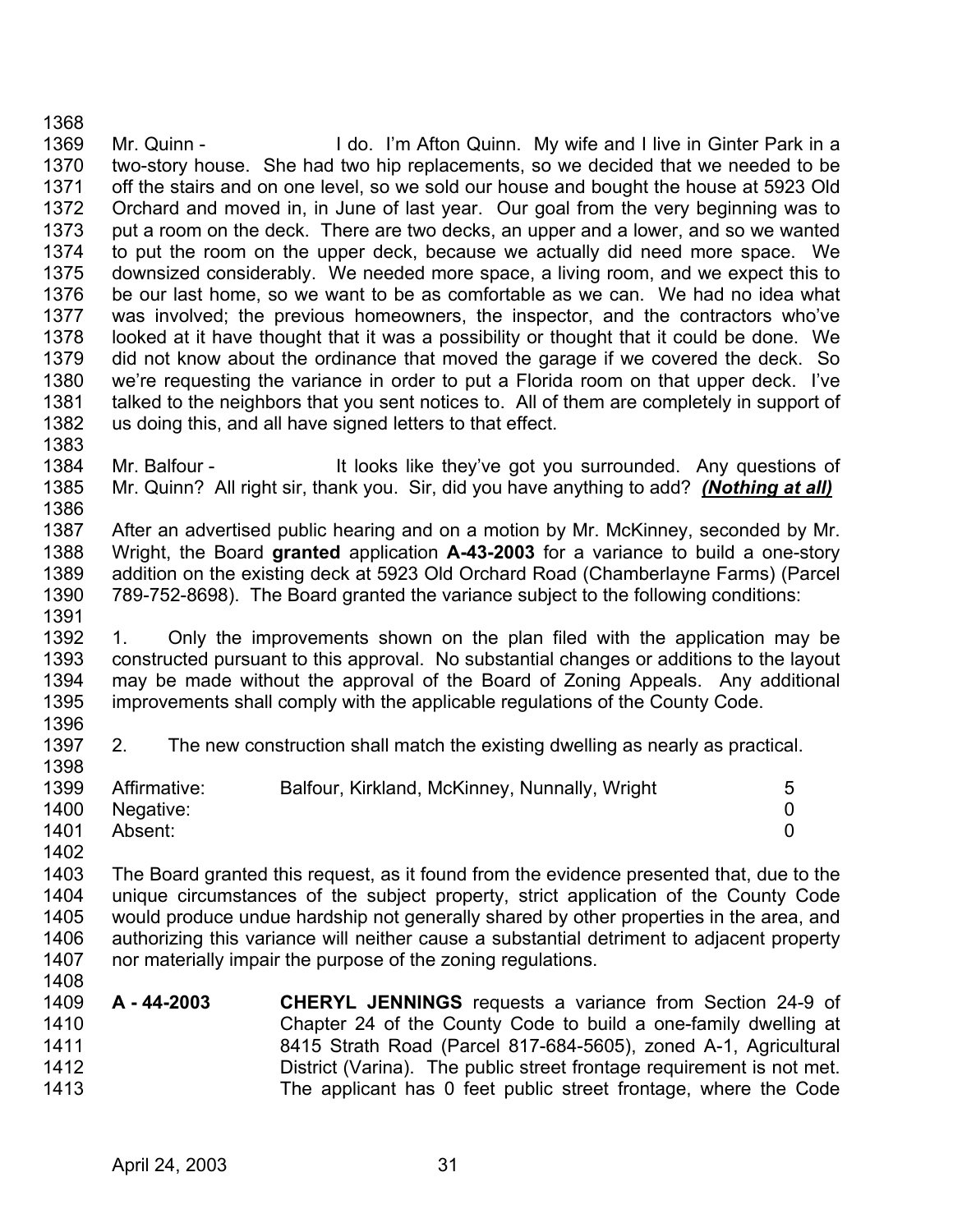| 1414<br>1415<br>1416         |                                   | requires 50 feet public street frontage. The applicant requests a<br>variance of 50 feet public street frontage.                                |
|------------------------------|-----------------------------------|-------------------------------------------------------------------------------------------------------------------------------------------------|
| 1417<br>1418                 | Mr. Balfour -                     | Are there any others who expect to testify in this matter? If<br>not, would you raise your right hand and be sworn please?                      |
| 1419<br>1420<br>1421<br>1422 | Mr. Blankinship -                 | Do you swear that the testimony you are about to give is the<br>truth, the whole truth, and nothing but the truth, so help you God?             |
| 1423<br>1424<br>1425         | Ms. Jennings -<br>dwelling on it. | Yes I do. I'm Cheryl Jennings. I'm the contract holder on<br>8415 Strath Road. I'm requesting a 50-foot variance so that I can put a one-family |
| 1426<br>1427<br>1428         | Mr. Balfour -                     | Questions by members of the Board?                                                                                                              |
| 1429<br>1430                 | Mr. Nunnally -                    | What kind of access do you have to this property?                                                                                               |
| 1431<br>1432                 | Ms. Jennings -                    | There is no frontage for the main road on Strath Road.                                                                                          |
| 1433<br>1434                 | Mr. Nunnally -                    | I see that, but how will you access the property?                                                                                               |
| 1435<br>1436<br>1437         | Ms. Jennings -<br>20 feet wide.   | There is an easement, a legal easement, by recorded deed,                                                                                       |
| 1438<br>1439                 | Mr. Nunnally -                    | Who will maintain that road?                                                                                                                    |
| 1440<br>1441                 | Ms. Jennings -                    | The rest of the property owners on that road.                                                                                                   |
| 1442<br>1443                 | Mr. Nunnally -                    | Do you know how many there are at this point?                                                                                                   |
| 1444<br>1445                 | Ms. Jennings -                    | I believe there are four.                                                                                                                       |
| 1446<br>1447                 | Mr. Wright -                      | I guess you will join in to help them?                                                                                                          |
| 1448<br>1449                 | Ms. Jennings -                    | Yes I will.                                                                                                                                     |
| 1450<br>1451<br>1452         | Mr. Balfour -<br>of those?        | Have you read the six restrictions? Any questions about any                                                                                     |
| 1453<br>1454                 | Ms. Jennings -                    | Yes sir. No sir.                                                                                                                                |
| 1455<br>1456                 | Mr. Nunnally -                    | What type of home are you building, Mr. Jennings?                                                                                               |
| 1457<br>1458                 | Ms. Jennings -                    | It will be a modular home.                                                                                                                      |
| 1459                         | Mr. Nunnally -                    | What size modular home?                                                                                                                         |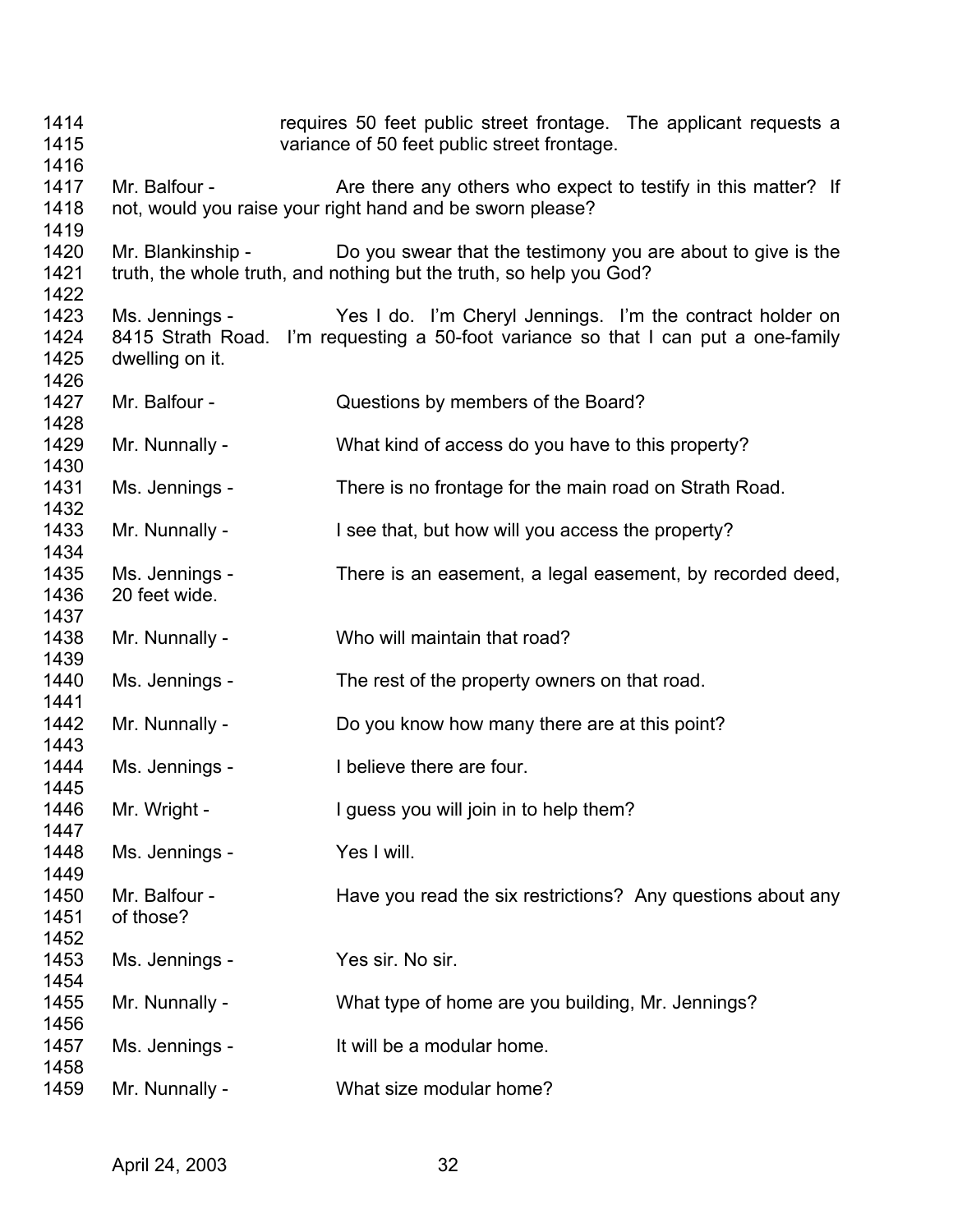- 1461 Ms. Jennings - Twenty-eight by forty-four.
- 1463 Mr. Balfour - Any other questions of Ms. Jennings? Thank you ma'am.
- 1465 1466 1467 1468 1469 After an advertised public hearing and on a motion by Mr. Nunnally, seconded by Mr. Wright, the Board **granted** application **A-44-2003** for a variance to build a one-family dwelling at 8415 Strath Road (Parcel 817-684-5605). The Board granted the variance subject to the following conditions:
- 1470 1471 1. This variance applies only to the public street frontage requirement. All other applicable regulations of the County Code shall remain in force.
- 1473 1474 1475 1476 1477 2. Only the improvements shown on the plan filed with the application may be constructed pursuant to this approval. No substantial changes or additions to the layout may be made without the approval of the Board of Zoning Appeals. Any additional improvements shall comply with the applicable regulations of the County Code.
- 1478 1479 1480 1481 3. At the time of building permit application, the applicant shall submit the necessary information to the Department of Public Works to ensure compliance with the requirements of the Chesapeake Bay Preservation Act and the code requirements for water quality standards.
- 1482 1483 1484 1485 1486 4. Approval of this request does not imply that a building permit will be issued. Building permit approval is contingent on Health Department requirements, including, but not limited to, soil evaluation for a septic drain field and reserve area, and approval of a well location.
- 1488 1489 5. The applicant shall present proof with the building permit application that a legal access to the property has been obtained.
- 1491 1492 1493 1494 6. The owners of the property, and their heirs or assigns, shall accept responsibility for maintaining access to the property until such a time as the access is improved to County standards and accepted into the County road system for maintenance.

| 1495 | Affirmative: | Balfour, Kirkland, McKinney, Nunnally, Wright | 5 |
|------|--------------|-----------------------------------------------|---|
| 1496 | Negative:    |                                               |   |
| 1497 | Absent:      |                                               |   |

- 1498 1499 1500 1501 1502 1503 The Board granted this request, as it found from the evidence presented that, due to the unique circumstances of the subject property, strict application of the County Code would produce undue hardship not generally shared by other properties in the area, and authorizing this variance will neither cause a substantial detriment to adjacent property nor materially impair the purpose of the zoning regulations.
- 1504

1460

1462

1464

1472

1487